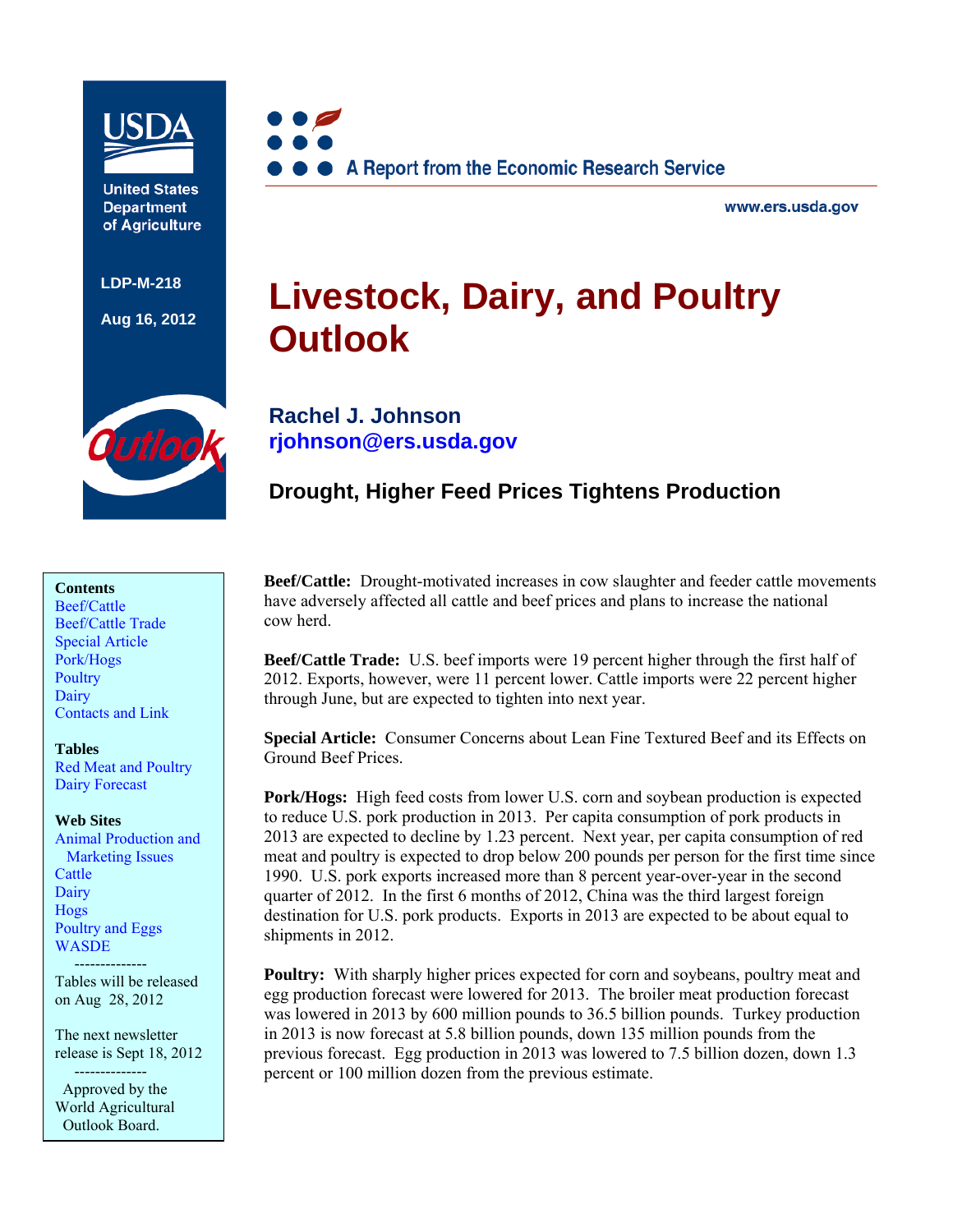**Dairy:** The severe drought that is lowering crop yields in much of the United States is already lowering milk yield per cow and next year will lower herd size and milk production. Prices will be higher than forecast earlier but still below 2011 prices.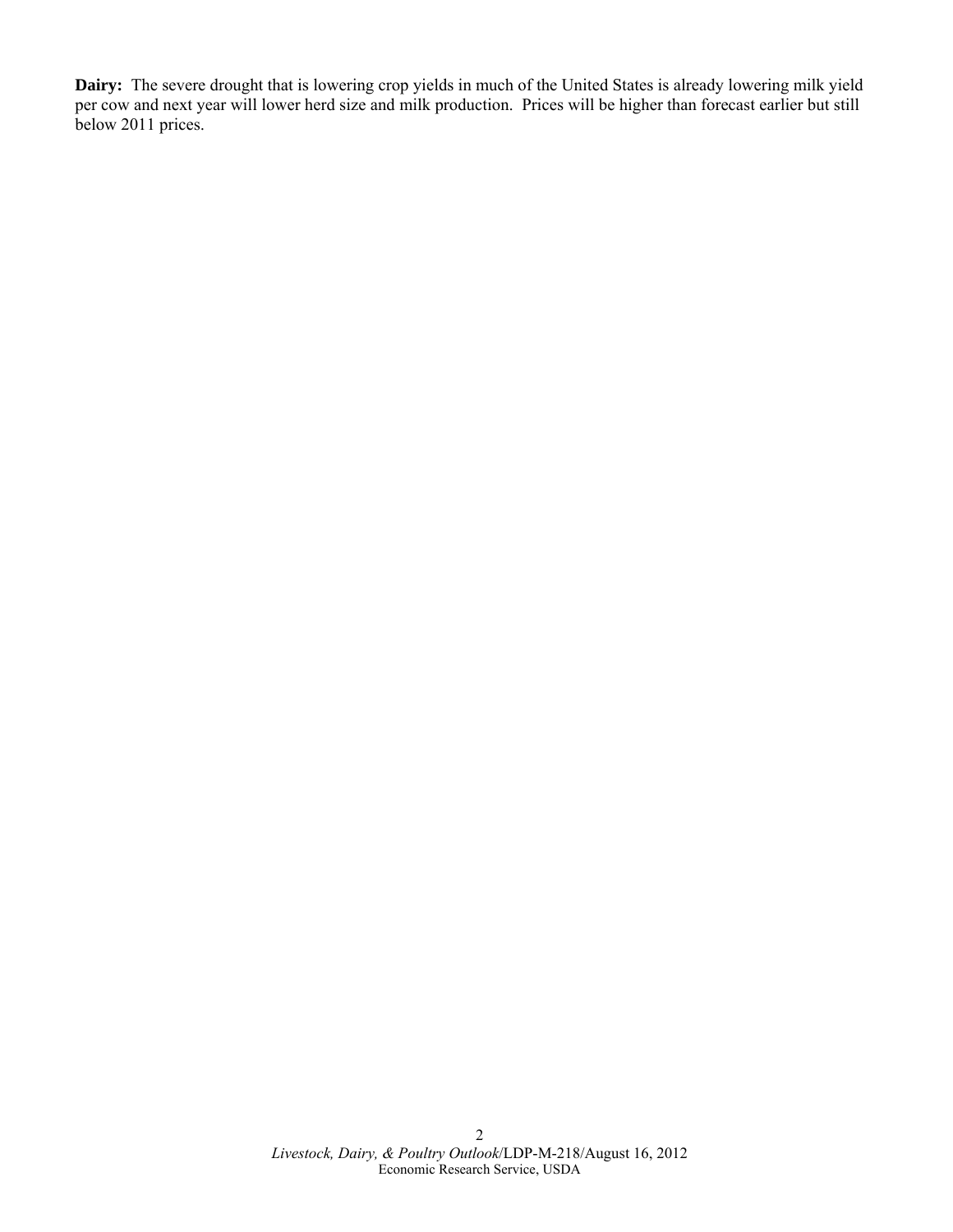# <span id="page-2-0"></span>*Drought Impacts the Cow Herd and Cow Prices*

The deterioration of the corn crop and pastures in the last 6 weeks is not news at this point. At the same time, drought effects on cow slaughter and cattle feeding have become more apparent. Reports indicate that some drought-impacted corn is being ensiled. To the extent corn is being ensiled, the ensilage could provide an alternative for growing feeder cattle to feedlot-placement weights. Note that some form of feed will be necessary to carry feeder cattle from when they are removed from drought-damaged pastures until the silage has been in silos long enough for the fermentation process to reduce the nitrates in the corn-plant material sufficiently to keep from poisoning the cattle. Hay supplies also are reduced. Emergency grazing and haying of Conservation Reserve Program acreage may offer another option for farmers.

Weekly federally inspected cow slaughter has increased dramatically since early June 2012, with the increase in beef cow slaughter largely in response to the rapidly deteriorating pasture conditions. As a result, weekly average federally inspected 90-percent lean cutter cow dressed prices, which remained within \$5-\$6 per hundred pounds (cwt) of their late-May highs, have declined \$15 per cwt to around \$150 per cwt.

### *…And Puts Cow-Herd Expansion Plans on Hold*

USDA, National Agricultural Statistics Service's (NASS') July Cattle report indicated that expansion plans have been temporarily suspended as there were no year-over-year changes in beef replacement heifer inventories and dairy replacement heifer inventories declined 2 percent largely as a result of depressed milk prices and increasing feed prices. Further, beef heifer inventories may have declined since the July 1 survey as a result of subsequent drought effects on pastures. To the extent drought has reduced producer heifer-retention plans, it likely understates the full extent to which heifer retention has been put on hold and will likely show up as continuing liquidation in the January 1, 2013 inventory report.

In 2011, drought thwarted Southern U.S. producers' plans for cow-herd expansion. Farther north in 2011, producers held heifers and cows for herd expansion and, to some extent, possibly kept extra-large inventories in light of the significant herd reductions underway in the Southern United States. In 2012, those northern inventories may have shrunk in response to the Central and Northern Plains and Midwest drought, which, combined with continued liquidation in the South, have exacerbated the inventory situation.

Ironically, based on estimates of the total number of beef heifers entering the herd (see http://www.ers.usda.gov/data-products/livestock-meat-domesticdata.aspx#26182), the national beef-cow herd appears to be getting younger on average. The number of beef cows reported on January 1 has declined every year since 2006. The January 1 inventory of beef heifers intended for replacements has also declined every year since 2006, except for the January 1, 2012 inventory, which was up 1.4 percent. The ratio of total January-June beef-cow disappearance reached 6.7 and 6.6 percent in 2010 and 2011, respectively, while, this year,

> *Livestock, Dairy, & Poultry Outlook/LDP-M-218/August 16, 2012*  Economic Research Service, USDA

3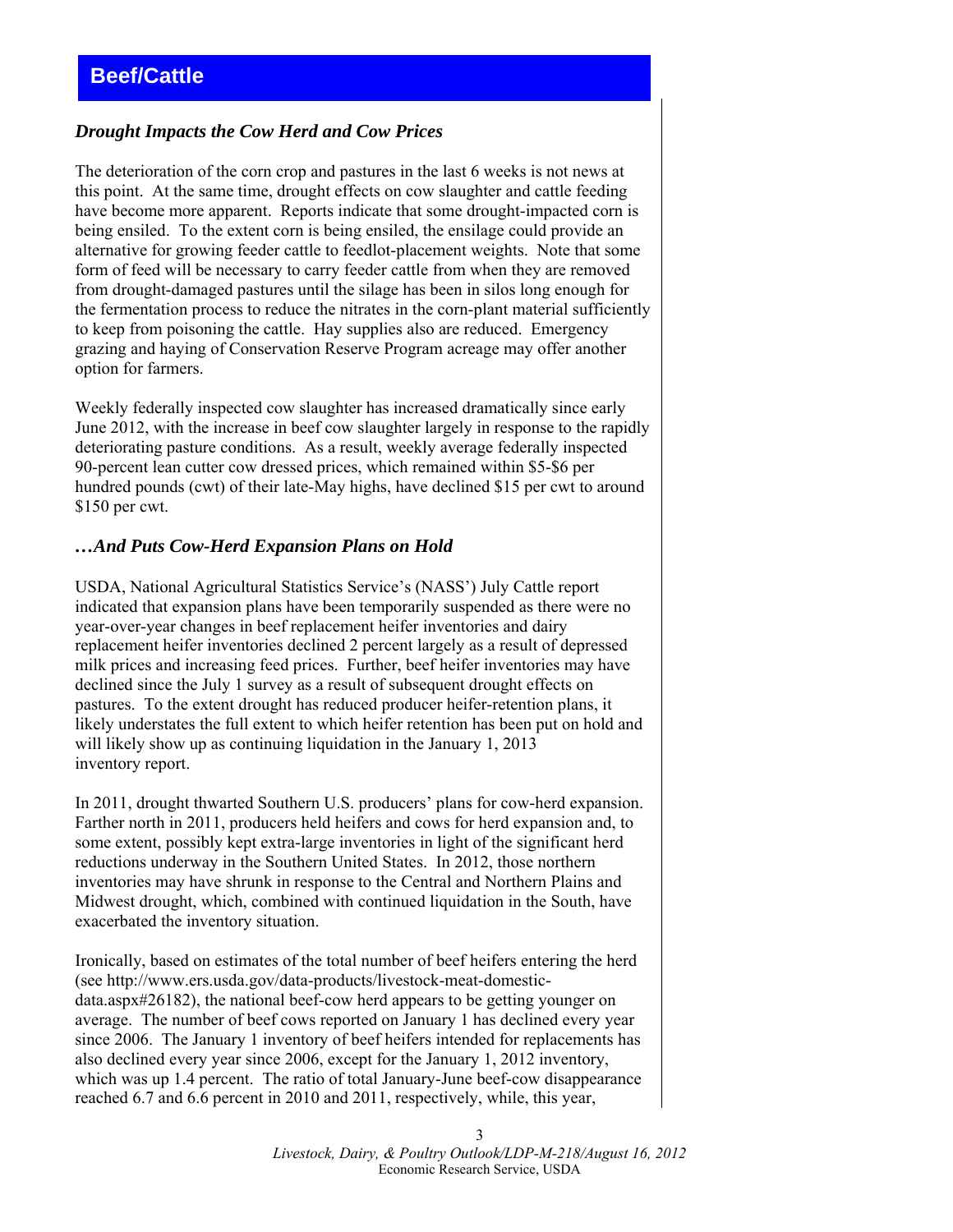disappearance was 6.3 percent, near the average for 2001-10. Combining these inventory dynamics, the number of beef heifers entering the beef-cow herd in January-June was almost 2.6 million in 2011 and 2.5 million in 2012, the largest January-June increases since at least 2001. The proportion of beef heifers entering the beef-cow herd for January-June reached 50.5 percent in 2011 and 48.1 percent this year, the two highest proportions in the last 11 years (average of 41.9 percent for 2001-10). As a result, producers appear to be replacing beef cows with younger beef heifers, which are slightly cheaper to maintain, but at the possible expense of pounds of calf for sale due to the heifers' productive immaturity.

# *Drought Also Impacts Cattle Feeding*

Rebuilding the national cow herd will have an adverse effect on feeder cattle supplies and subsequent beef supplies because heifers retained for breeding are no longer available for placement on feed, reducing the subsequent number of cattle on feed and beef supplies from their slaughter. This effect will last until enough heifers have been retained for enough years to produce enough calves to be fed out and slaughtered to replace heifers that were retained and not placed on feed. Heifers retained for herd rebuilding in 2013 will be bred in 2014 and then will calve in 2015. Those calves could be slaughtered for beef in 2016 or 2017.

Throughout 2012, supplies of feeder cattle outside feedlots have been at historic lows since the series began in December 1995 (http://www.ers.usda.gov/dataproducts/livestock-meat-domestic-data.aspx#26184) and, with July 1, 2012 supplies 3.2 percent below the July 1, 2011 estimate, have averaged a 3.37-percent decline year over year for every quarter in 2012. While there is much discussion of a shortage of feeder cattle, cattle-feeding profits and packer margins near or below zero would seem to imply that the perception of a shortage is relative to total feeding and processing capacities rather than a confluence of supply and demand. Further, supplies of cattle on feed for more than 120 days this year are the highest July-1 supplies since records began in December 1995. Retail beef prices at or near record levels are not at levels high enough to support profits throughout the beefcattle market system.

Some locations in the Southern Plains have received enough precipitation to raise hopes for wheat pasture for feeder calves this fall and winter. However, prospects in most of the winter wheat area are not good, especially in the western winter wheat area of the Southern Plains. Should wheat pasture materialize, it could have a positive effect on heifer and cow retention, as well as provide a lower-cost option for growing feeder cattle to feedlot-placement weight.

Fed cattle prices have improved over the last couple of weeks, but the improvement has not been sufficient to put cattle feeding into the "profitable" range. According to the Sterling Profit Tracker reported in the Drovers' Cattle Network (http://www.cattlenetwork.com/e-newsletters/drovers-daily/Cattle-feeding-marginsimprove-packer-margins-erode-165338486.html), both cattle feeders and beef packers are in negative territory. As of August 11, the USDA, Agricultural Marketing Service's (AMS) weekly Choice cutout values have declined 8 percent since their mid-June 2012 weekly high.

The tradeoffs between the desire to place heavier-weight feeder cattle with highpriced corn and the necessity of removing lighter-weight cattle from droughtdecimated pastures and placing them in feedlots despite high-priced corn may lead

> *Livestock, Dairy, & Poultry Outlook/LDP-M-218/August 16, 2012*  Economic Research Service, USDA

4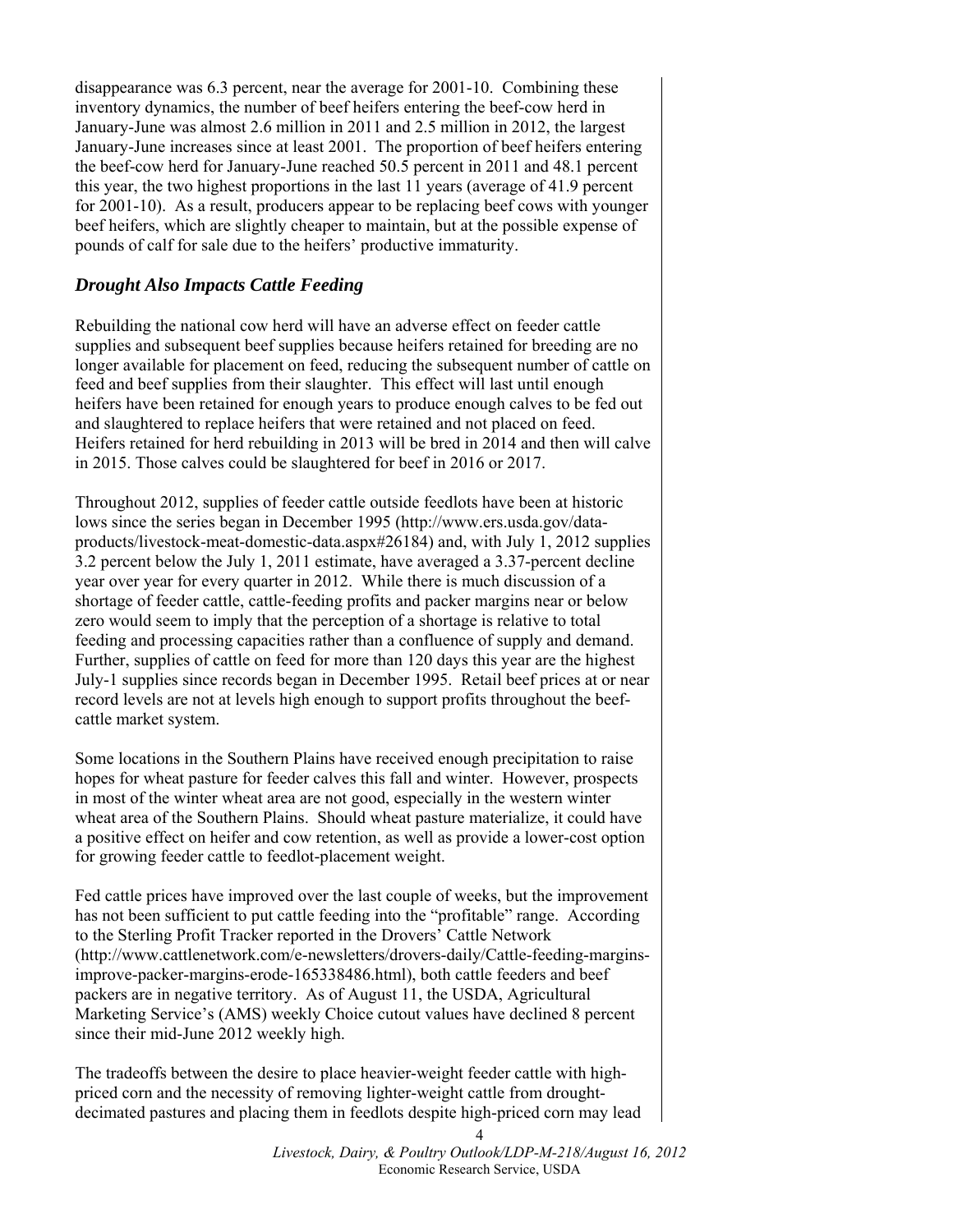to a bimodal distribution of fed cattle and finish/dressed weights. Since 2008, the proportion of first-half under-600-pound feeder cattle placements to total placements in 1,000-head-plus feedlots has increased steadily from 20.4 to 24.2 percent. Over the same period, the proportion of first-half over-800-pound feeder cattle placed declined steadily from 29.3 to 27.4 percent in 2011, then increased in 2012 to 30.7 percent. Over these same periods, first-half under-600-pound feeder calves increased from 2.085 million head in 2008 to 2.570 million head in 2012, while first-half over-800-pound feeder cattle have moved erratically from 2.985 million (2008), 2.870 million (2009), 2.980 million (2010), 2.945 million (2011), to 3.260 million (2012).

Pasture conditions were relatively normal during 2007-10, which would have increased the incentive to place higher proportions of the available over-800-pound feeder cattle. Further, the increasing proportion of under-600-pound feeder calves placed was consistent with declining corn prices from 2008 through 2010 during which first-half corn prices declined from \$4.85 to \$3.51. In 2011 and 2012, proportions of drought-motivated placements of under-600-pound feeder calves continued to increase despite corn prices of \$6.05 in 2011 and \$6.29 in 2012. The differences in prices between 500-to-550-pound and 750-to-800-pound Medium and Large No.1 steers at Oklahoma National Stockyards, Oklahoma City also reflected the relationships between corn prices and placement weights. Feeder-cattle price differentials averaged from \$17.33 per cwt to \$18.78 from 2008 through 2010 then widened to \$20.98 in 2011 and \$36.46 in 2012 where the widening price differentials reflect the increasing costs of feeding lighter-weight calves high-priced corn.

# *…And Beef Production*

Estimated commercial steer and heifer slaughter for the first half of the year was almost 4 percent below first-half 2011, and estimated first-half commercial cow slaughter was 2.5 percent below year-earlier slaughter. Despite these declines, commercial beef production for the same period was down 1.6 percent. The disproportionately smaller decline in beef production resulted from federally inspected first-half 2012 dressed weights that averaged 2.1 percent above first-half 2011 weights for all cattle, including 2 percent above year earlier for steers and 2.4 percent above for heifers.

Increased cow slaughter led to an increase in the supply of 90-percent and other lean-beef supplies to the detriment of prices for those products. Although they have declined, both cow prices and lean-beef prices have remained relatively strong over the last couple of months. However, the price of 50-percent lean trim has declined to less than \$45 per cwt partly in response to the continuing negative bias against using Lean Finely Textured Beef in ground beef products (see special article).

July 2012's monthly retail price of \$5.01 per pound for Choice beef—up 1.6 percent from June 2012's \$4.93—was only 1.6 percent below January but above April-through-June prices, reflects a continuing decline from January's record of \$5.09 per pound. At the same time, July's monthly average retail price of \$4.72 per pound for All-fresh beef reflects a new record less than 1 percent from June's \$4.71. All-fresh beef prices are not reflecting weakness in demand for middle meats as are the prices for Choice retail beef.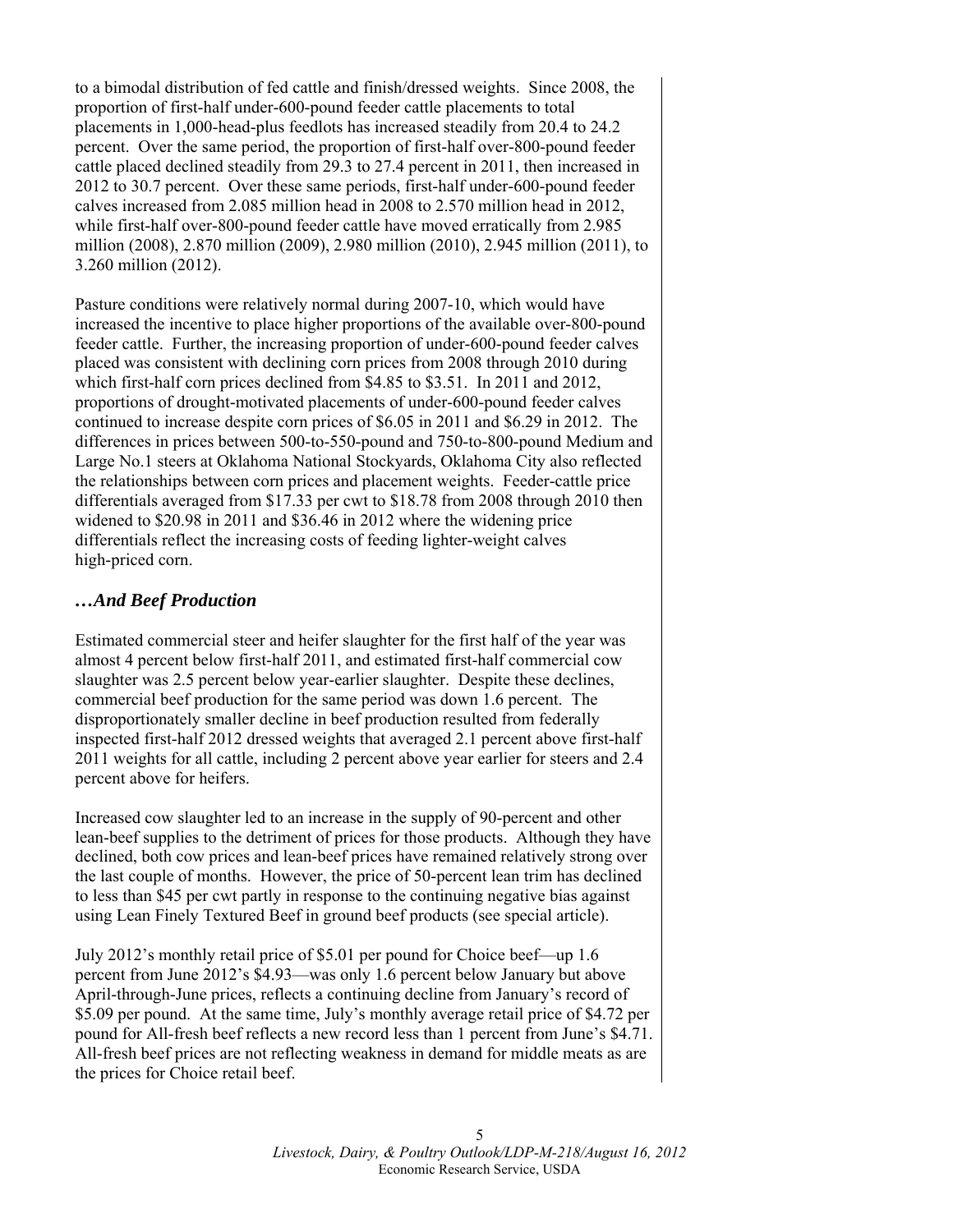# <span id="page-5-0"></span>*U.S. Beef Imports 21 Percent Higher through First Half 2012, Exports Lower*

U.S. beef imports through June were 19 percent higher than year-earlier levels. Imports were stronger from Australia, Brazil, Uruguay, and Mexico thus far in 2012, but U.S. imports from Australia have posted the largest gains at 76 percent higher year over year. Although imports last year from Australia were tightly constrained, Australia is historically one of the largest exporters of beef to the United States. This year, 28 percent of total beef imports came from Australia, compared with 19 percent over the same time period last year. Imports from Mexico and Uruguay were 42 and 49 percent higher, respectively, year over year. Imports of beef from Mexico have steadily trended upward over the past several years and months, as this market continues to direct product for export. Imports from Uruguay are higher after several consecutive years of decline. Total U.S. beef imports for 2012 are forecast at 2.46 billion pounds, or 19 percent higher than yearearlier levels. Growth in import levels is expected to continue into next year with imports forecast at 2.62 billion pounds.

U.S. beef exports have been somewhat constrained through this year. Largely hampered by a stronger U.S. dollar, export levels through June have been 11percent lower year over year. The top four U.S. beef export markets—Japan, South Korea, Mexico, and Canada— have all posted declines in U.S. beef imports, but declines through June have been the strongest from South Korea ( down 27 percent) followed by Mexico ( down 17 percent), and then Canada ( down 10 percent) and Japan ( down 4 percent). Lower import levels are forecast through the remainder of 2012. Third and fourth quarter exports are forecast 13 and 8 percent lower, respectively, and total exports for 2012 are expected to be 11 percent lower at 2.48 billion pounds.

# *Cattle Imports 22 Percent Higher Through First Half of 2012, Expected to Tighten into 2013*

Cattle imports through the first half of the year were 22 percent higher than a year ago. Imports are higher from both Mexico (up 31 percent) and Canada (up 6 percent). Feeder cattle have been pulled from both borders, as the increase in Canadian cattle imports also has been feeders. According to AMS weekly reports, Canadian feeder cattle imports were 78 percent higher through July, year over year. As total North American inventories are constrained, however, we should expect to see total cattle import numbers trend downward. In Mexico, the wet season weather pattern now in play will decrease some of the cattle numbers crossing the border. Weather conditions, and thus grazing options, this fall will also determine the extent to which cattle import numbers from Mexico seasonally spike. However, imports from Mexico have been at relatively higher levels, compared with inventory, for the past few years and into 2013 total exportable supply may become an increasingly important factor for U.S. cattle imports from Mexico. Total U.S. cattle imports are forecast at 2.175 million head for 2012 and at 2 million head for 2013.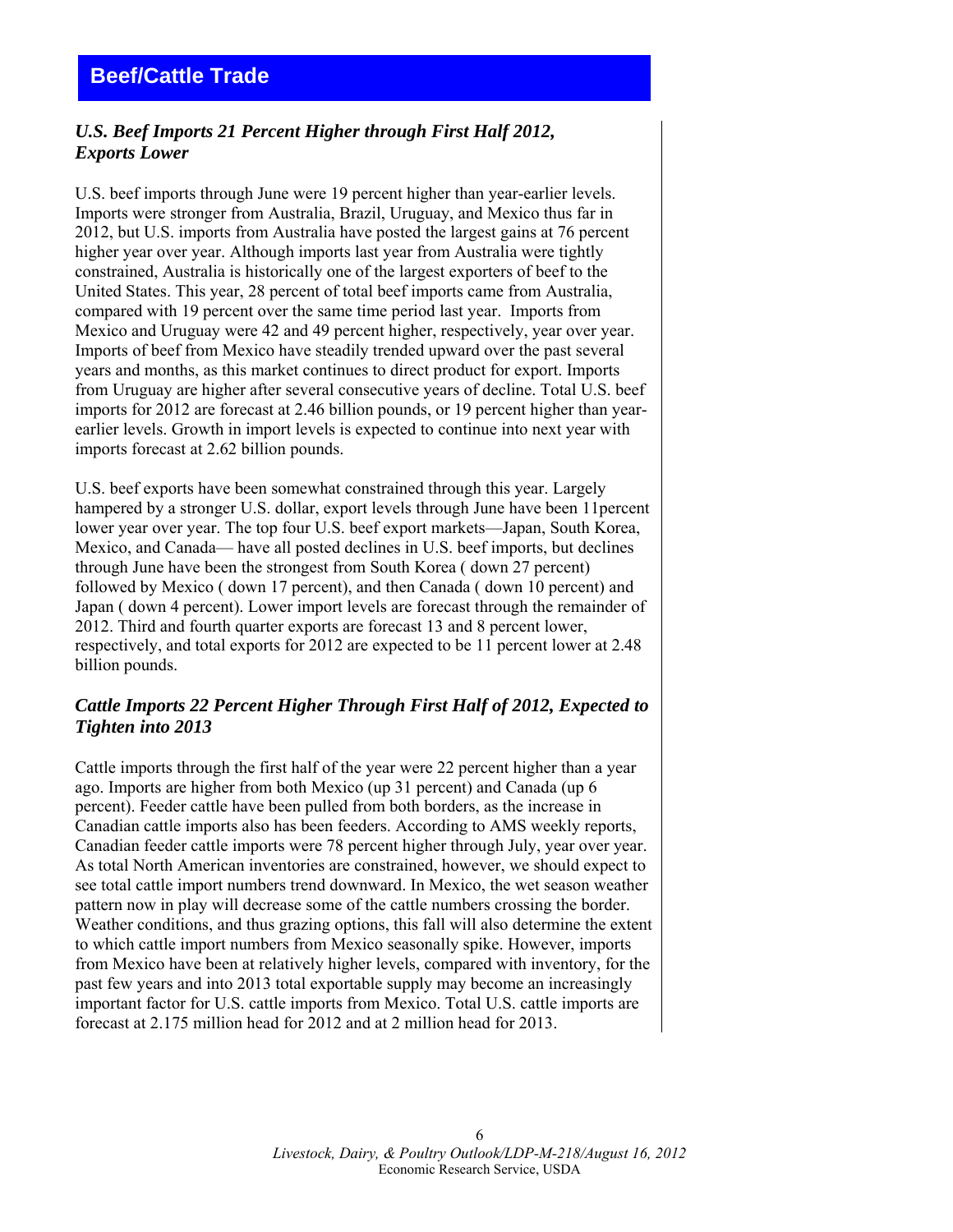# <span id="page-6-0"></span>*Consumer Concerns about Lean Finely Textured Beef and its Effects on Ground Beef Prices*

Inclusion of Lean Finely Textured Beef (LFTB) in certain ground meat products has raised concern among some consumers partly as a result of the negative connotation associated with "pink slime" associated with the products. LFTB is an inexpensive, FDA-approved lean beef product made from low-valued fatty trim (50-percent lean). LFTB is first treated with an antibacterial agent (ammonia) to make it virtually pathogen free, and then combined with 90-percent lean beef and other fatty trim to produce ground beef and beef-based processed meats. The conversion rate of extra fat trim to LFTB is 3 to 1, or 3 pounds of fat trim to produce 1 pound of LFTB. Demand for LFTB recently declined following media reports portraying it as a seemingly unappealing additive to ground beef products.

These events followed former United States Department of Agriculture (USDA) scientist Gerald Zirnstein's March 2012 comment that 70 percent of the ground beef sold in supermarkets contained LFTB. In addition, ABC News' report about the use of LFTB in retail beef products led to media coverage publicizing LFTB as pink slime, a term originally coined by Zirnstein in 2002. On March 21, 2012, Safeway, SuperValu, and Food Lion announced they would stop buying ground beef with LFTB (Avila, 2012). Soon after, Kroger, BI-LO/Winn Dixie, Giant, and Hy-Vee announced that they would discontinue stocking ground beef that contained LFTB. Costco and Whole Foods reported that they did not carry ground beef with LFTB, and Walmart stated that consumers would have the option to purchase ground beef with or without LFTB.

Some manufacturers of lean beef products have been affected by the actions of these retailers. Beef Products Inc. (BPI) manufactures LFTB, and Cargill produces finely texturized beef (FTB), a similar product. BPI announced in late March 2012 that it would shut down three of its four plants (Garden City, Kansas; Amarillo, Texas; and Waterloo, Iowa) and lay off 650 workers due to reduced demand from supermarkets for ground beef containing LFTB (Keefe, 2012). It was estimated at that time that BPI's average daily LFTB production capacity would drop from 1.5 million pounds per day to 700,000 pounds (Kay, 2012).

# *Market Implications*

Fifty-percent lean beef trimmings, which come from fed cattle (steers and heifers), are blended with leaner processing beef and used to produce LFTB. Leaner processing beef comes mostly from cows, bulls, and imported processing beef, but a small portion does come from fed cattle. Since some lean processing beef and 50 percent lean beef trimmings are derived from fed cattle, supply effects on fed cattle prices are unclear.

Although LFTB is a lean product, it is made from fat trimmings that otherwise have less value and typically sell at a discount to a rendering plant. Fifty-percent lean beef trimmings account for about 10 percent of total carcass weight (Steiner Consulting Group, 2012). In addition, beef packers generate more value to fed cattle from an additional 5-10 percent of total carcass weight as extra fat trim, and those components are used jointly to produce LFTB. Decreased demand for ground beef

> 7 *Livestock, Dairy, & Poultry Outlook/LDP-M-218/August 16, 2012*  Economic Research Service, USDA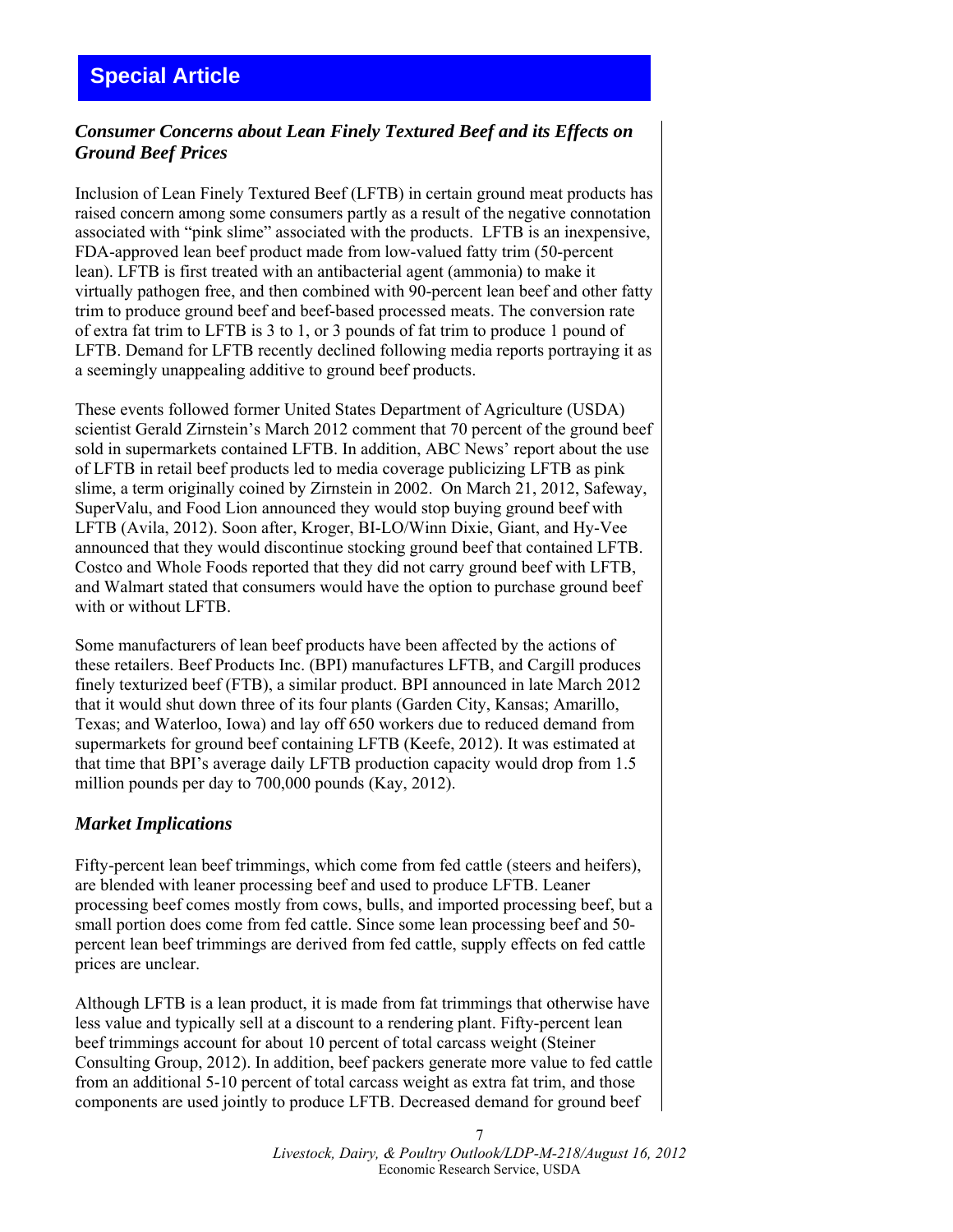containing LFTB implies that packers now have to sell a larger portion of fat trimmings at lower prices, reducing fed cattle values (CME Group, 2012).

Several effects of the lost use of LFTB are evident. LFTB adds value to a carcass by utilizing a few more pounds of beef that would otherwise be used in rendering. According to Steiner Consulting Group (2012), an additional 900 million pounds of extra fat trimmings would be available each year in the absence of a market for LFTB. The cut in the demand for LFTB has reduced the market for excess fatty trim. The value of 50-percent trim has declined and as trim comprises a small share of the value of each primal cut that contributes to the calculated carcass value, the decline impacted the value of a fed carcass. The price of fresh 50-percent lean beef trimmings has declined from \$1.01 in February 2012 to \$0.59 in April 2012, due at least partially to the lost use of 50-percent trim in the production of LFTB.

Reduced use of LFTB also has increased the price of 90-percent lean beef. To use the extra fatty trim, more lean beef is needed for blending. The American Meat Institute estimated that an additional 1.5 million head of cattle would be needed to supply the amount of beef necessary to replace the lost use of LFTB. The relatively tight supplies of lean beef provided support for a price increase of 90-percent lean beef and the cull cattle from which it comes. The price of fresh 90-percent lean beef trimmings increased steadily from \$1.72 per pound in October 2011 to \$2.22 per pound in April 2012. Beef analysts expect the price of 90-percent lean beef to continue to rise as more lean beef trimmings are needed to replace LFTB in ground beef (Greene, 2012). The average annual retail price of all fresh beef increased, on average, from \$4.44 per pound in 2011 to \$4.63 per pound in February 2012, and, except for April, has continued to set successive monthly records. This means that the potentially reduced supply of beef from the loss of LFTB would further augment beef prices.

Consumer response to the media portrayal of LFTB as pink slime significantly affected markets for beef trim, especially fattier trim. LFTB production has slowed and LFTB-producing plants have shut down, costing jobs. As a result, beef producers have seen a reduction in 50-percent lean beef prices and its effect on the carcass value of fed cattle. The lost use of 50-percent trim to produce LFTB provides support for 90-percent lean beef prices and, consequently, prices for cull cows, bulls, and imported processing beef. While prices for ground products continue to increase due to the reduced supply of lean beef from the loss of LFTB, the offsetting effects lead to an ambiguous net outcome for the cattle industry. In addition, historically low cattle inventories and year-over-year lower beef supplies due to factors outside the LFTB debate have supported beef prices at high levels. The beef cattle industry's current focus is on mitigating the effects of media portrayals of LFTB. Continuing consumer resistance to LFTB will provide support for lean processing beef prices.

### **References**

American Meat Institute, 2012, Questions and Answers About Lean Finely Textured Beef, http://www.meatami.com/ht/a/GetDocumentAction/i/76184

Avila, Jim. "Safeway, SUPERVALU and Food Lion to Stop Selling 'Pink Slime' Beef," ABC News, March 21, 2012, http://abcnews.go.com/US/safeway-supervalufood-lion-stop-selling-pink-slime/story?id= 15974064#.T2tUDV1Lp8E.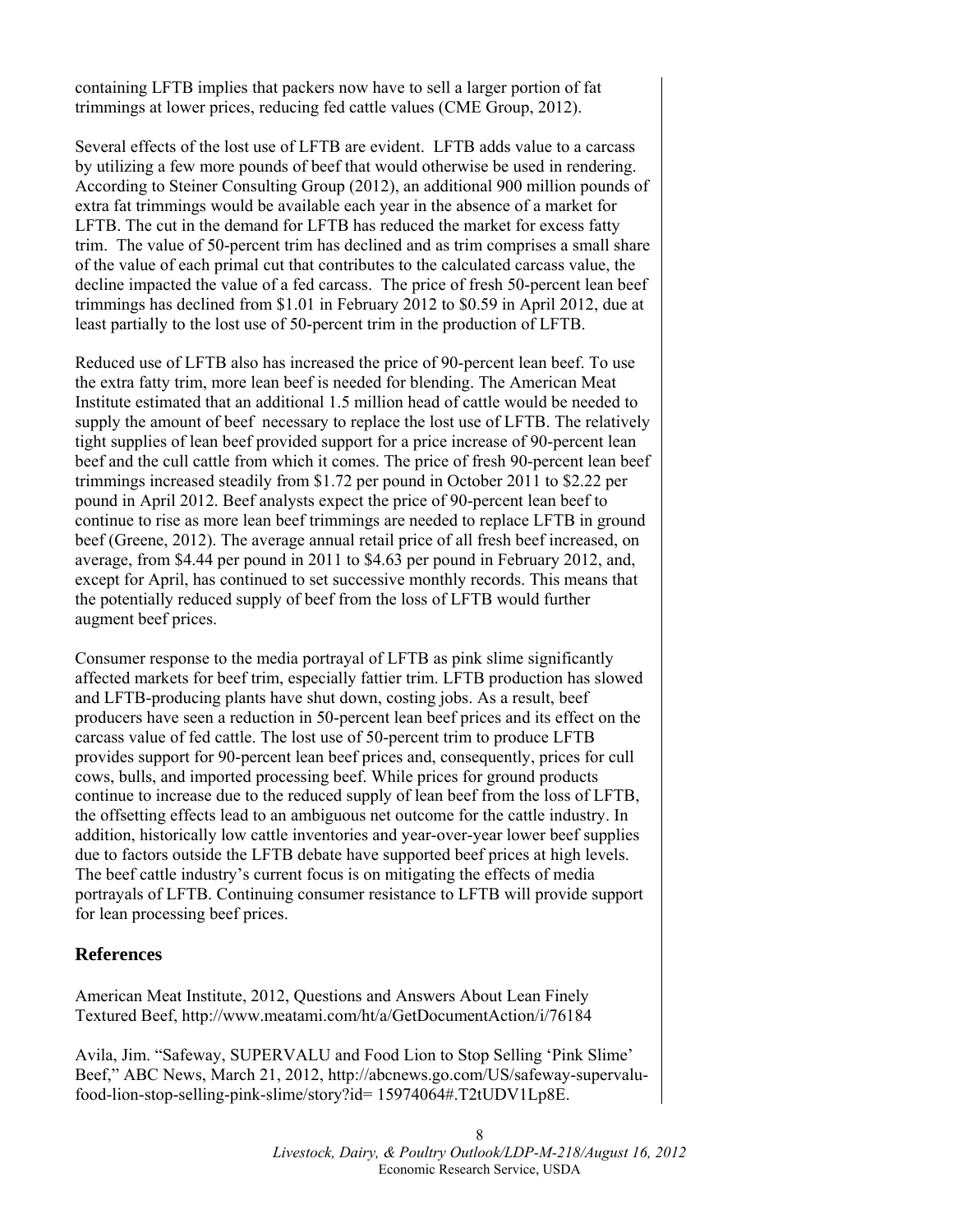CME Group. Daily Livestock Report, Vol. 10, No. 97, May 18, 2012, http://www.dailylivestockreport.com/documents/dlr%2005-18-12.pdf.

CME Group. Daily Livestock Report, Vol. 10, No. 67, Apr 5, 2012, http://www.dailylivestockreport.com/documents/dlr%204-5-2012.pdf.

Cooper, David. "BPI Shares Lessons from LFTB Backlash," Progressive Cattlemen, June 22, 2012, http://www.progressivecattle.com/index.php?option=com\_content&view=article&i d=4874:bpi-shares-lessons-from-lftb-backlash&catid=104:eventcoverage&Itemid=166.

Greene, Joel L. Lean Finely Textured Beef: The "Pink Slime" Controversy, Congressional Research Service Report for Congress, April 2012. Kay, Steve. "Consumers Will Ultimately Pay," Cattle Buyers Weekly, April 2, 2012.

Keefe, Lisa M. "BPI Suspends Operations at Three Plants," Meatingplace, March 26, 2012,

http://www.meatingplace.com/MembersOnly/webNews/details.aspx?item=31707. Steiner Consulting Group. US Imported Beef Market, A Weekly Update, Volume XII, Issue 13, March 29, 2012.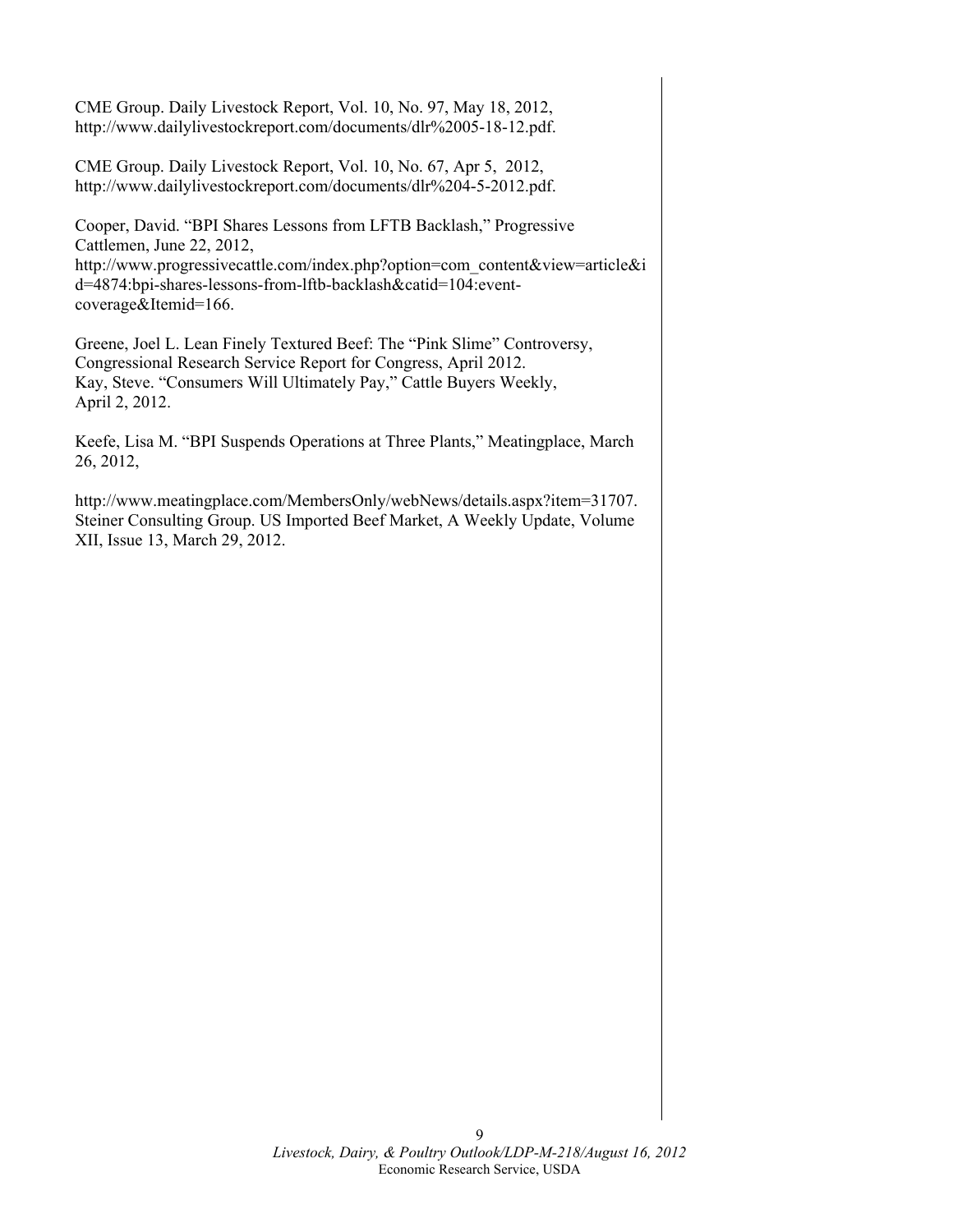### <span id="page-9-0"></span>*Drought To Affect 2012 Pork Production*

Significantly higher feed costs from reduced expectations for U.S. feed grain production as a result of drought and persistent, high temperatures in Mid-western States will all but certainly have a negative impact on U.S. pork production next year. With 2013 USDA forecast prices for corn at \$7.50-\$8.90 per bushel, and 48 48-percent soybean meal at \$460-\$490 per ton, the spread between estimated costs of feed and hog prices is negative. Persistent negative feeding spreads suggest that most producers, unable to cover variable costs of production, would exercise some means of reducing hog production to limit operating losses.

USDA is forecasting 2013 pork production at almost 23 billion pounds, about 1.3 percent lower than estimated production this year. Lower 2013 production levels are expected to be achieved primarily through a combination of lower farrowings from reduced breeding inventory numbers—and lower slaughter weights. Hog prices in 2013 are expected to reflect lower available animal supplies. Prices of live equivalent 51-52 percent lean hogs are expected to average \$62-\$67 per cwt in 2013, almost 3 percent above prices this year.

Projected pork production levels for 2013 would reduce per capita pork consumption to 45.2 pounds per person, down more than 1 percent from forecast 2012 per capita consumption. When lower per capita estimates for pork, beef, and poultry are combined, U.S. per capita meat and poultry consumption is expected to decline next year to 197.7 pounds per person, 2.5 percent lower than 2012. This would be the first time since 1990 that total meat and poultry consumption per capita has dropped below 200 pounds per year. Retail pork prices next year are expected to reflect lower pork supplies, and to average about \$3.50 per pound.

# *China Firmly Ensconced in Top-Three Foreign Destinations for U.S. Pork in 2012*

In the first 6 months of 2012, U.S. exporters shipped more than 2.7 billion pounds of pork to foreign destinations, 12 percent more than a year ago. The top 10 foreign buyers of U.S. pork products are listed below.

While Japan remains far and away the largest foreign buyer of U.S. pork products, U.S. shipments to Japan through June were 4.6 percent lower than during the same period last year. Japanese data for ending stocks suggest that strong first-quarter Japanese pork imports combined with slowed product disappearance boosted ending stocks above recent averages. It is likely that as stock levels moderate, Japanese imports will accelerate.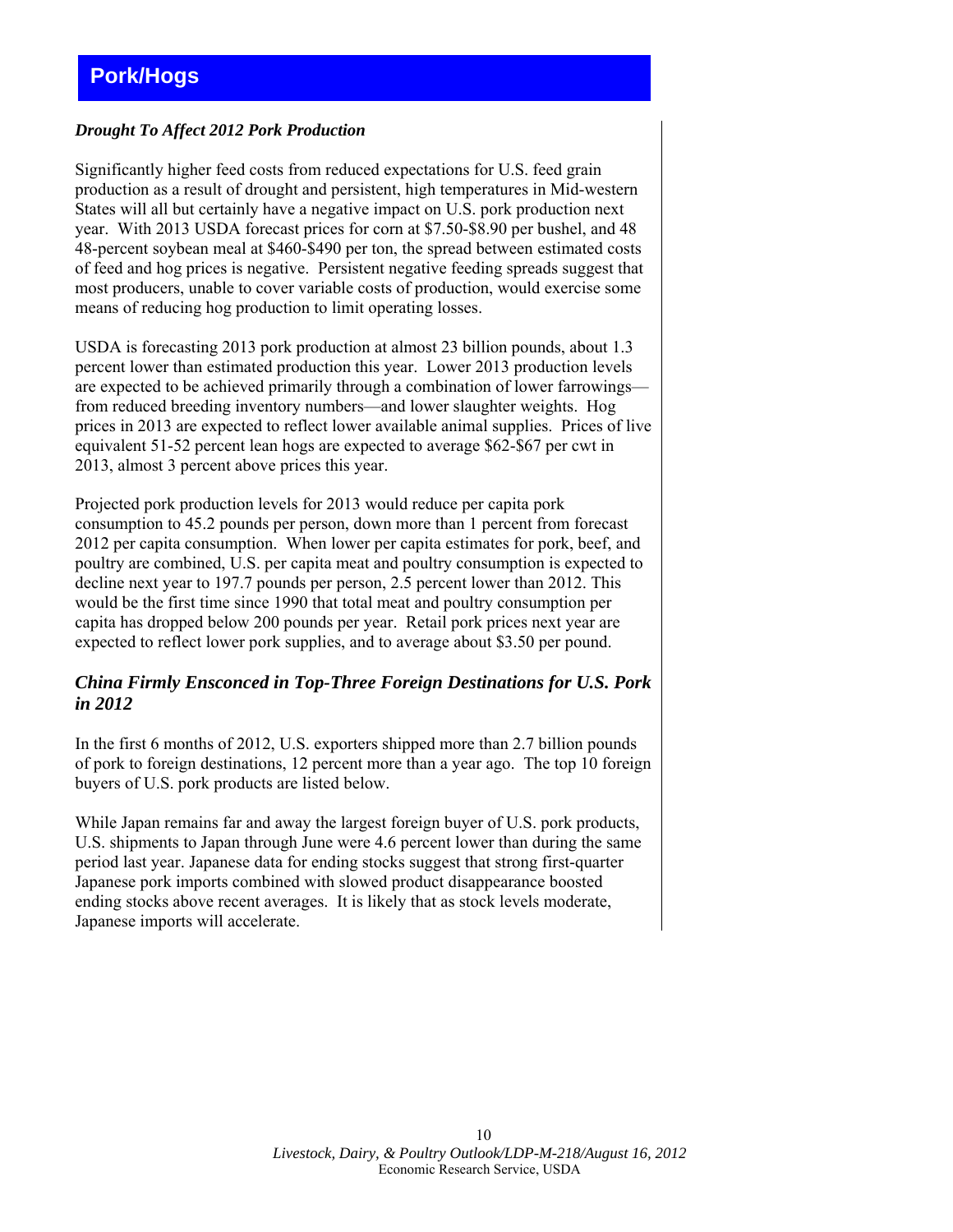|                |                    | 2012            | Jan.-Jun. exports Jan.-Jun. exports<br>2011 | (2012/2011) | 2012 | Share of U.S pork exports<br>2011 |
|----------------|--------------------|-----------------|---------------------------------------------|-------------|------|-----------------------------------|
|                |                    | million lbs cwe | million lbs cwe                             | %           | %    | %                                 |
|                | World              | 2,746           | 2,448                                       | 12.1        |      |                                   |
| 1              | Japan              | 704             | 738                                         | $-4.6$      | 25.6 | 30.1                              |
| $\overline{2}$ | Mexico             | 566             | 508                                         | 11.4        | 20.6 | 20.8                              |
| 3              | China              | 365             | 157                                         | 132.3       | 13.3 | 6.4                               |
| 4              | Canada             | 274             | 229                                         | 19.3        | 10.0 | 9.4                               |
| 5              | South Korea        | 236             | 288                                         | $-18.0$     | 8.6  | 11.8                              |
| 6              | Russia             | 147             | 87                                          | 69.8        | 5.4  | 3.5                               |
| 7              | Australia          | 106             | 111                                         | $-4.4$      | 3.9  | 4.5                               |
| 8              | Hong Kong          | 79              | 60                                          | 31.4        | 2.9  | 2.5                               |
| 9              | <b>Philippines</b> | 44              | 58                                          | $-22.7$     | 1.6  | 2.4                               |
| 10             | <b>Honduras</b>    | 27              | 29                                          | $-8.0$      | 1.0  | 1.2                               |

#### **U.S. pork exports and export shares, January-June, 2012, 2011**

China has become the third largest foreign destination for U.S. pork so far in 2012. Through June, Chinese imports of U.S. pork products were over 365 million pounds, more than double shipments during the same period last year. With strong year-over-year shipments through June, China now accounts for more than 13 percent of total U.S. pork exports, up from a 6.4 percent share a year ago (see table above). Recent news reports indicate that the Government of China has announced a round of pork purchases to support the pork sector during a period of low product prices. The figure below shows that weekly hog prices for the major producing region of Sichuan have recently dropped below the 2009-2011 average, and have traded significantly below 2011 prices since early April. The impact of such a program on Chinese pork imports remains unclear. Retail prices of pork products and pork producer returns likely will continue to be the key determinants of Chinese demand for imported pork products.

U.S. pork exports are expected to be 5.396 billion pounds this year, 4 percent higher than in 2011. In 2013, exports are expected to be about equal to shipments this year. Higher U.S. pork prices from lower production next year may limit shipments to some foreign markets. Higher world feed costs however, may reduce foreign pork production and induce pork imports from the United States. Because feed costs are expected to be higher almost everywhere, it is likely that the United States will remain among the world's low-cost pork producers.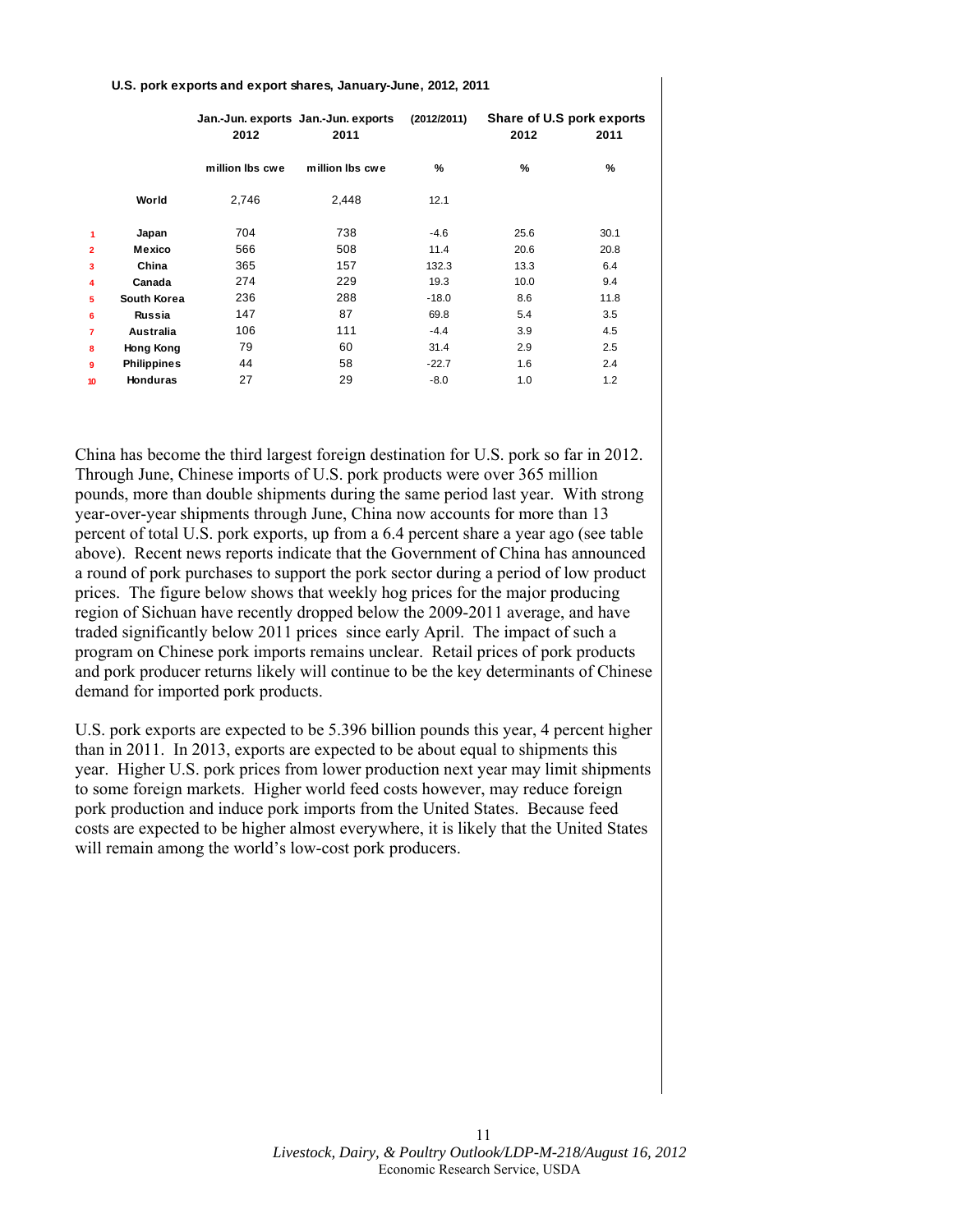

12 *Livestock, Dairy, & Poultry Outlook/LDP-M-218/August 16, 2012*  Economic Research Service, USDA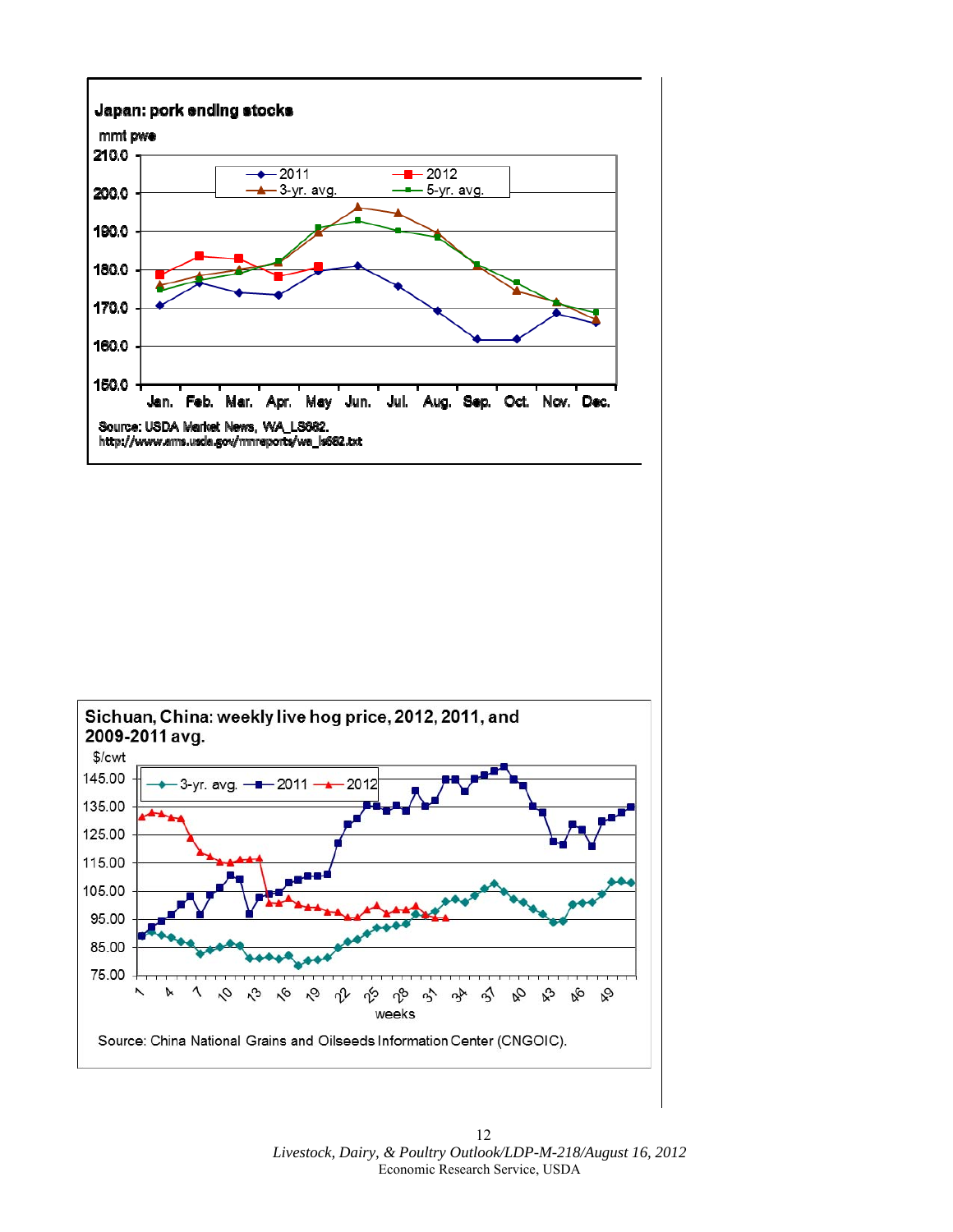

Source: USDA/ERS. http://www.ers.usda.gov/data-products/livestock-meatinternational -trade-data.aspx.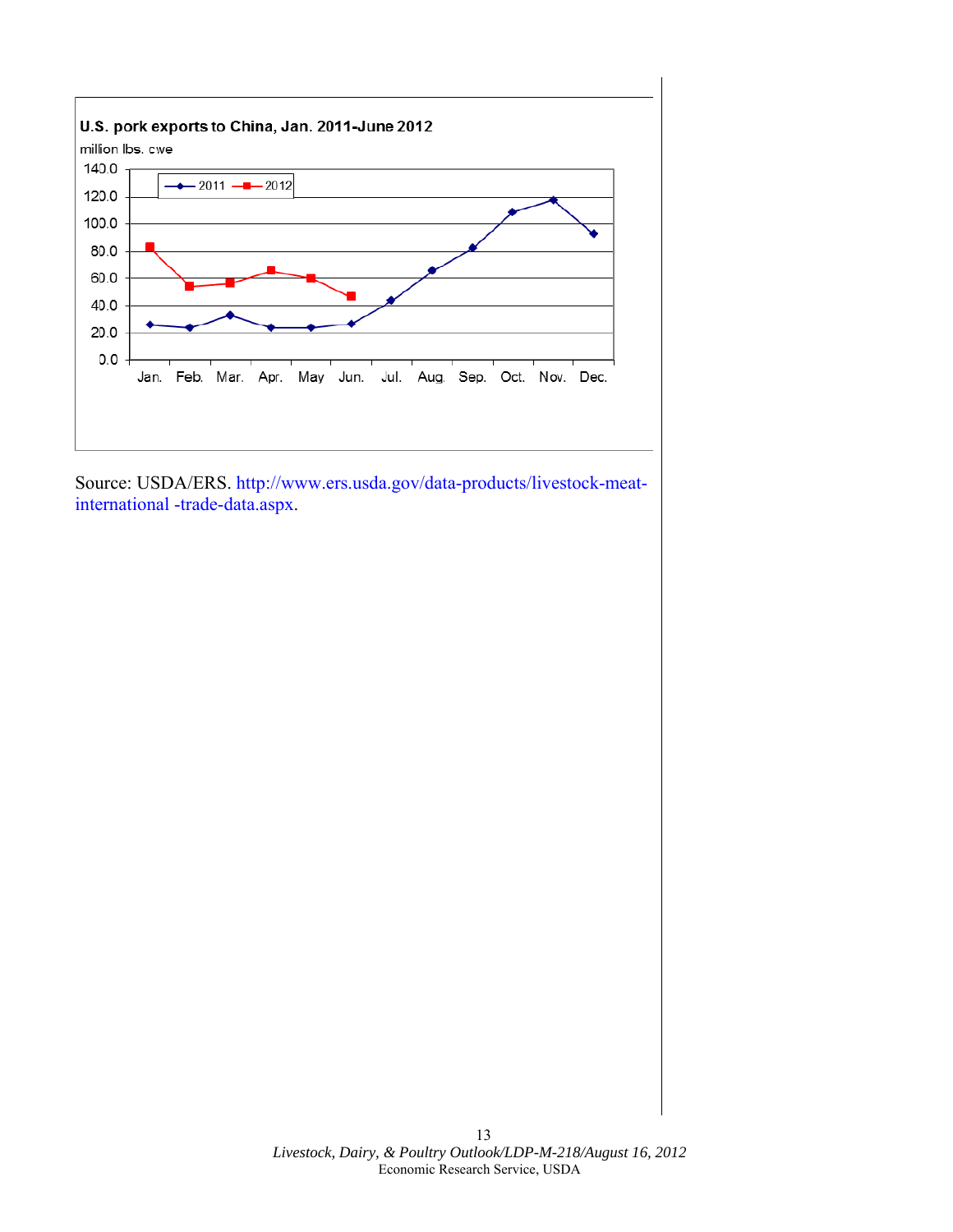# <span id="page-13-0"></span>**Poultry**

### *Broiler Meat Forecast for 2013 Lowered*

With sharply higher prices expected for both corn and soybeans, the broiler meat production forecast was lowered for 2013, by 600 million pounds, to 36.5 billion pounds. The production estimate for 2012 rose to 36.97 billion pounds due to a slightly higher preliminary estimate for the second quarter and an increase of 50 million pounds to the forecast for the third quarter.

Broiler meat production in June totaled 3.1 billion pounds, 5 percent below the previous year. Part of the reduction was due to one fewer slaughter day in June 2012 compared with the previous year. With the lower June production, total production for second-quarter 2012 was just under 9.4 billion pounds, 1.4 percent lower than second-quarter 2011. This is the third consecutive quarter of year-overyear declines in broiler meat production. In the first half of 2012, broiler meat production was 18.5 billion pounds, 1.8 percent lower than a year earlier. Broiler meat production is expected to be mixed in the second half of 2012, with lower production in the third quarter, but higher production in the fourth quarter. Starting in the fourth quarter, sharp increases in feed grain prices and continued economic uncertainties in both the domestic and foreign sectors is expected to push broiler integrators into cutting production. Production in the second half of 2012 is expected to total 18.5 billion pounds, slightly higher than in the same period in 2011.

Over the first half of 2012, the number of broilers slaughtered was 4.2 billion, a decrease of 2.4 percent from a year earlier. One factor that has slowed reductions in broiler meat production during the first half of 2012 has been higher average liveweights at slaughter. During the first 6 months of 2012, the average liveweight at slaughter was 5.83 pounds, up 0.7 percent from the first half of 2011. In the second half of 2012, the number of broilers slaughtered is expected to be down from the previous year, but average bird weights at slaughter are expected to remain close to the previous year.

The number of chicks being placed weekly for growout averaged approximately 163 million during period of July 7 - August 4, down 0.6 percent from the same period in 2011. Weekly placements of broiler eggs in incubators point to a slightly lower number of chicks available for growout compared with the previous year. In the week ending July 28, the number of eggs in incubators was 1 percent higher than in the equivalent week the previous year. This marks the first time incubators numbers have been higher than the previous year since the week ending April 23, 2011. Egg sets for the week ending August 4 were fractionally higher than the previous year.

Broiler stocks in cold storage totaled 607 million pounds at the end of June, down 15 percent from a year earlier. Most categories of broiler stocks that are shown individually had strong declines compared with the previous year, where stocks of whole birds were down 49 percent, breast meat down 33 percent, leg quarters down 27 percent, and wings down 36 percent. These declines were countered partially by gains in cold storage holdings of legs (up 45 percent) and of the products included in the "other" category (up 7 percent). Cold storage stocks are expected to remain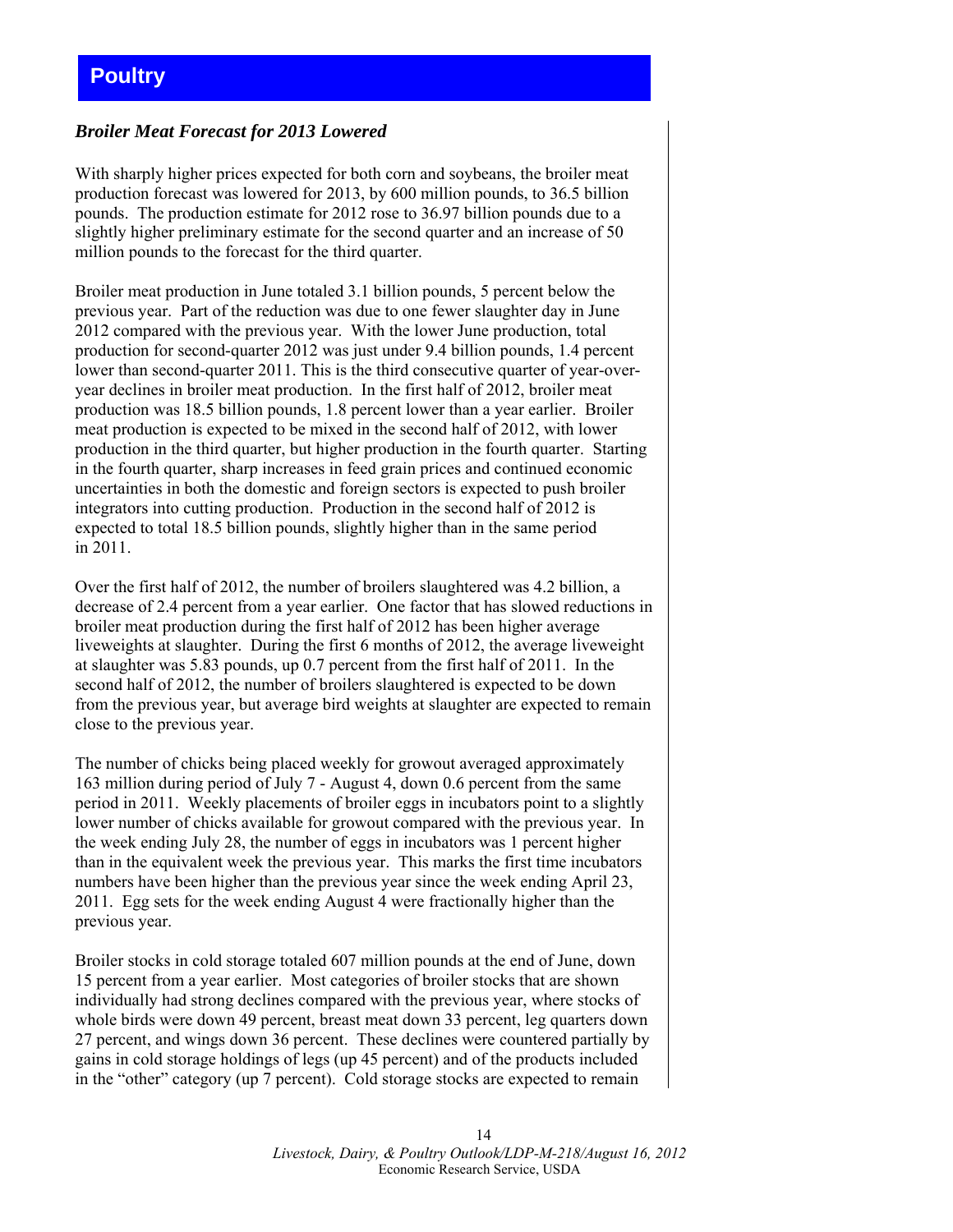below year-earlier levels during the third quarter, but move slightly higher in fourth-quarter 2012 and remain higher on a year-over-year basis during 2013.

Wholesale prices for many broiler products over the first 7 months of 2012 have averaged well above the previous year. Whole bird prices have averaged \$0.86 per pound, 7-percent higher than the previous year. Prices for broiler parts, such as leg quarters and wings, were also much higher. Leg quarter prices averaged \$0.53 per pound, a 20 percent increase from a year earlier and wing prices averaged \$1.81 per pound, a huge jump of 101 percent from the same period in 2011. With higher production expected in third-quarter 2012, whole bird prices are expected to average \$0.80-\$0.82 per pound for that quarter down from \$0.86 per pound in the second quarter. With lower productions in 2013, the price for whole birds is estimated at \$0.84-\$0.90 per pound for the year.

# *Broiler Exports Rise 13 Percent in Second Quarter*

Broiler meat exports in second-quarter 2012 totaled 1.79 billion pounds, slightly higher than previously forecast and over 200 million pounds (13 percent) more than in the same period in 2011. Shipments in June totaled 593 million pounds, very close to the amounts exported in April and May. Mexico continued to be largest market for U.S. broiler meat, with shipments in June of over 100 million pounds, or 15 percent higher than the previous year. Shipments in June also were also much higher to Russia, the Baltic countries, and other FSU (Former Soviet Union) countries. These gains were partially countered by smaller shipments to a number of Asian countries, such as Hong Kong, Korea, and Japan.

With expected higher prices as a result of lower production, the broiler export forecast for 2013 was lowered. Shipments in 2013 are expected to total 6.95 billion pounds, down 2 percent from 2012, as some price sensitive buyers scale back purchases.

# *Turkey Production in 2013 Expected at 5.8 Billion Pounds*

The forecast for turkey meat production in 2013 was reduced by 135 million pounds to 5.8 billion, a decline of 2.7 percent from 2012. Turkey producers are expected to reduce production in reaction to anticipated higher prices for turkey feed.

Turkey meat production during the first 6 months of 2012 was 2.9 billion pounds, 2.7 percent higher than in the same period in 2011. The increase in turkey meat production resulted from a higher number of birds slaughtered, up 1.6 percent, and an increase in live-weight at slaughter. Over the first 6 months of 2012, live turkey weights averaged 30.4 pounds, up 1 percent from the same period in 2011.

The forecast for turkey meat production in the second half of 2012 is 3.0 billion pounds, up 3 percent from the same period in 2011. The increase is expected to come chiefly from a higher number of birds slaughtered, as average live weight at slaughter is expected to be slightly higher than those of the previous year.

With more birds slaughtered and an increase in turkey meat production, turkey stocks have expanded. At the end of June turkey stocks were up 7.6 percent from the previous year to 547 million pounds. Stocks of both whole birds and turkey

> 15 *Livestock, Dairy, & Poultry Outlook/LDP-M-218/August 16, 2012*  Economic Research Service, USDA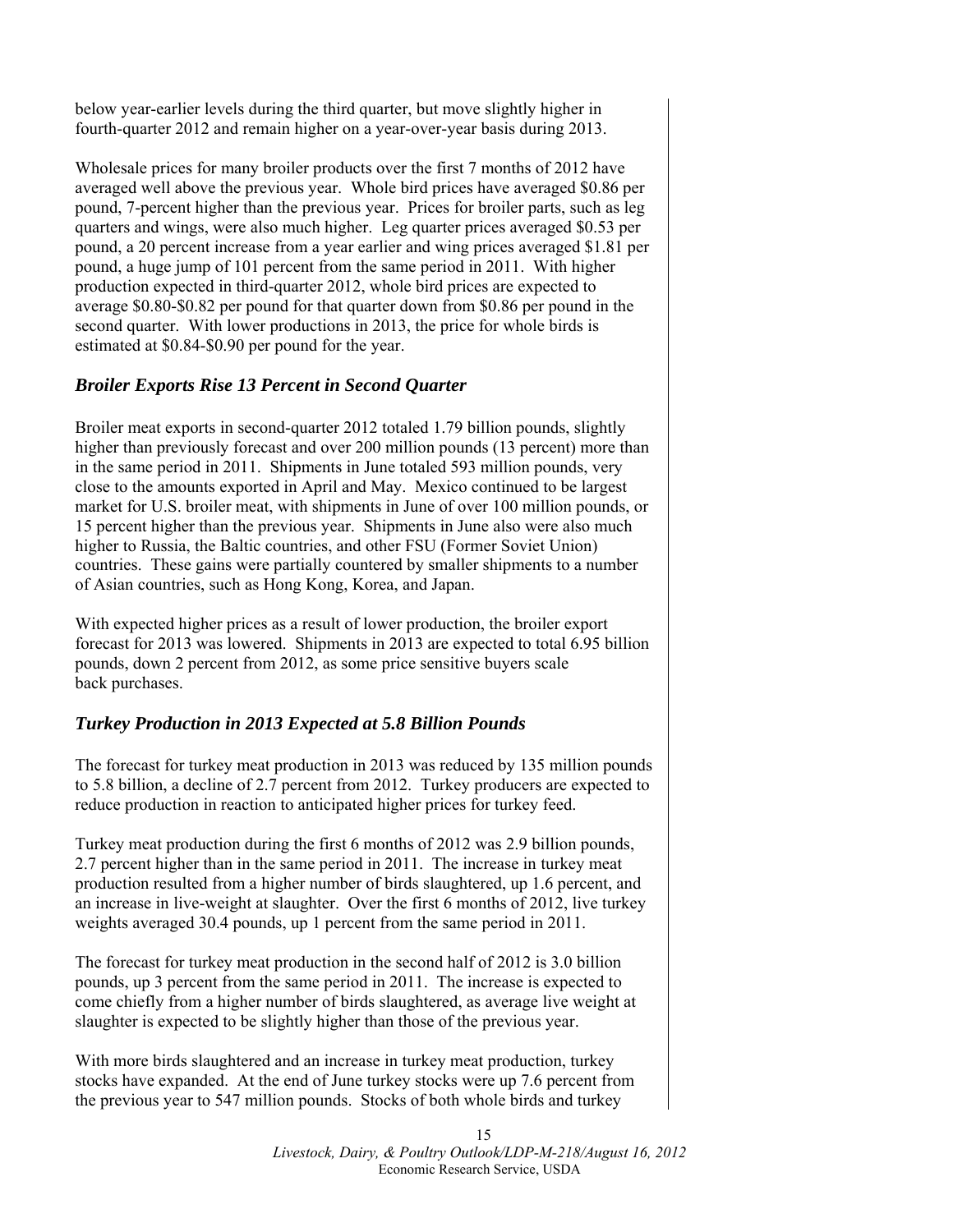products were higher, with most of the growth attributed to larger stocks of turkey products. With higher production expected to continue in the second half of 2012, ending stocks for 2012 are forecast at 250 million pounds, up 18 percent from 2011.

# *Turkey Exports Higher in Second-Quarter 2012*

Turkey meat exports totaled 185 million pounds in second-quarter 2012, an increase of 8 percent from the same period in 2011. Turkey products shipments have been steady throughout the first half of 2012, with first-quarter exports totaling 181 million pounds. Shipments to Mexico in the first half of 2012 have not been the fastest growing, but at 198 million pounds, they accounted for 54 percent of the total.

In June, turkey exports totaled 58.7 million pounds, 9.5 percent higher than in June 2012. Higher shipments to Canada, the Philippines, China, and Mexico accounted for the bulk of the increase. As with other poultry products, the turkey export forecast for 2013 was lowered from its previous levels due to expected lower domestic production and higher prices. Exports in 2013 are expected to total 690 million pounds, down 40 million pounds from their previous forecast and 7 percent lower than the forecast for 2012.

# *Total Egg Production Reduced for 2013*

The forecast for total domestic egg production in 2013 was lowered by 100 million dozen to 7.5 billion dozen, down 2 percent from the 2012 forecast. The lower production, brought on by higher feed costs, is expected to result in higher domestic prices and lower exports in 2013.

In the first half of 2012, table egg production was 3.3 billion dozen, up 1.1 percent from the first half of 2011. However, production of hatching eggs fell by 3.7 percent compared with the previous year. The decrease in hatching egg production was chiefly the result of the decline in broiler chicks needed for growout. Hatching egg production in the first half of 2012 was 520 million dozen. Production of table eggs is expected to be down slightly in the second half of 2012 and through 2013. Production of hatching eggs, especially those from meat-type birds, is expected to be below year-earlier levels in the second half of 2012 as broiler chick production declines.

Wholesale prices in the New York market for a dozen grade A large eggs in the second quarter averaged \$0.98 per dozen, at the end of July. However, moving into August, prices have spiked to over \$1.50 per dozen. Even with table egg production expected to be slightly higher in the second half of 2012, prices are expected to be stronger than the previous year through the end of 2012. Wholesale prices in the New York market for a dozen Grade A large eggs are forecast to average \$1.28-\$1.32 for third-quarter 2012 and average \$1.31-\$1.39 in the fourth quarter.

# *Egg Exports Much Higher in June*

Total egg and egg product exports in June were the equivalent of 25.2 million dozen, up 19 percent from the previous year. Much of the increase was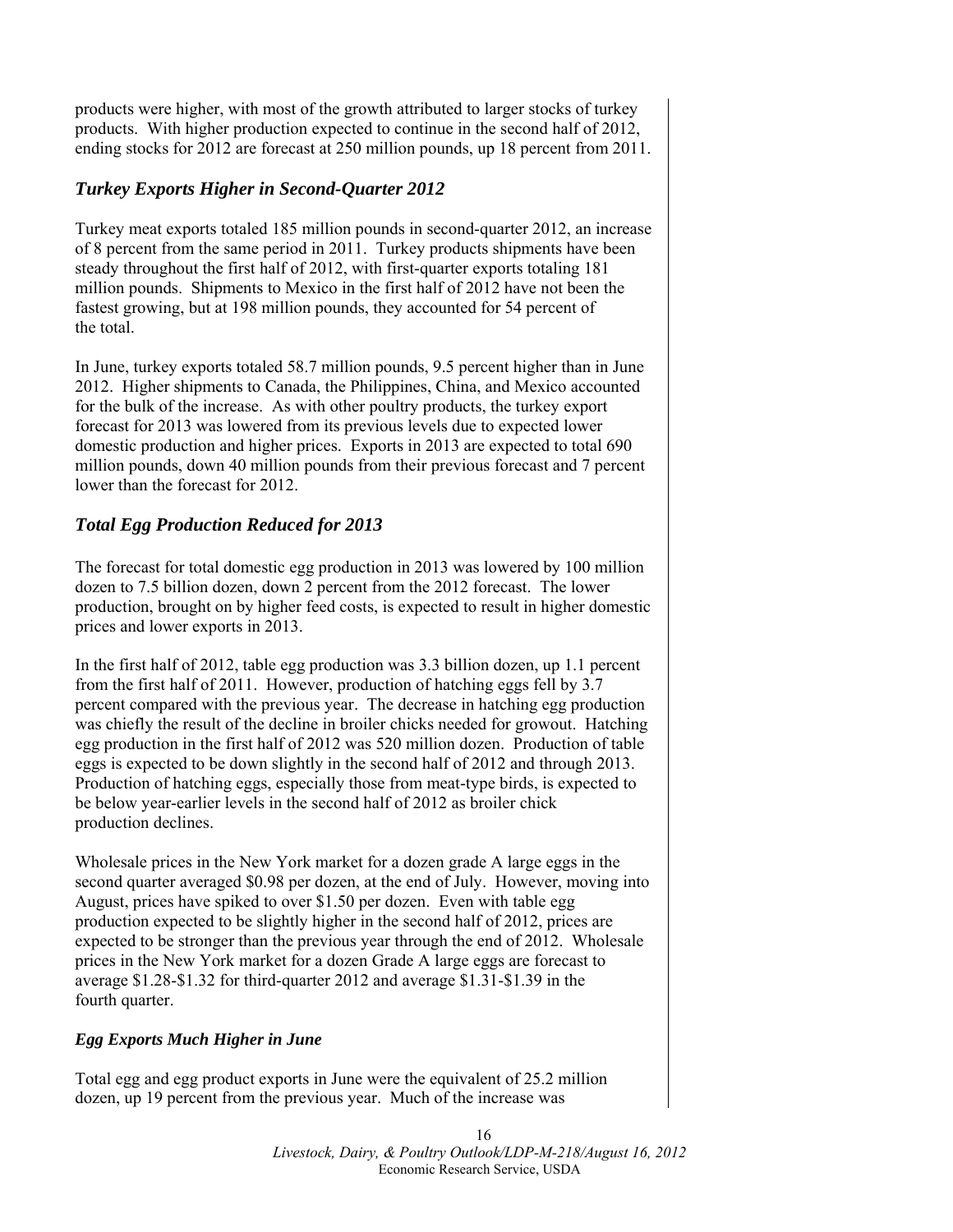concentrated in higher shipments to the three largest markets, Canada (up 15 percent), Japan (up 40 percent), and Hong Kong (up 48 percent). With the increase in June, total egg exports in the first half of 2012 totaled 137.2 million dozen, down 2.1 percent from the same period in 2011. With shortfalls in egg production in the second half of 2012 expected in Mexico and a number of EU countries, the export estimate for 2012 was increased to 292 million dozen. However, with lower production and higher prices expected next year, the export estimate for 2013 was lowered to 251 million dozen, a reduction of 15 million dozen from last month.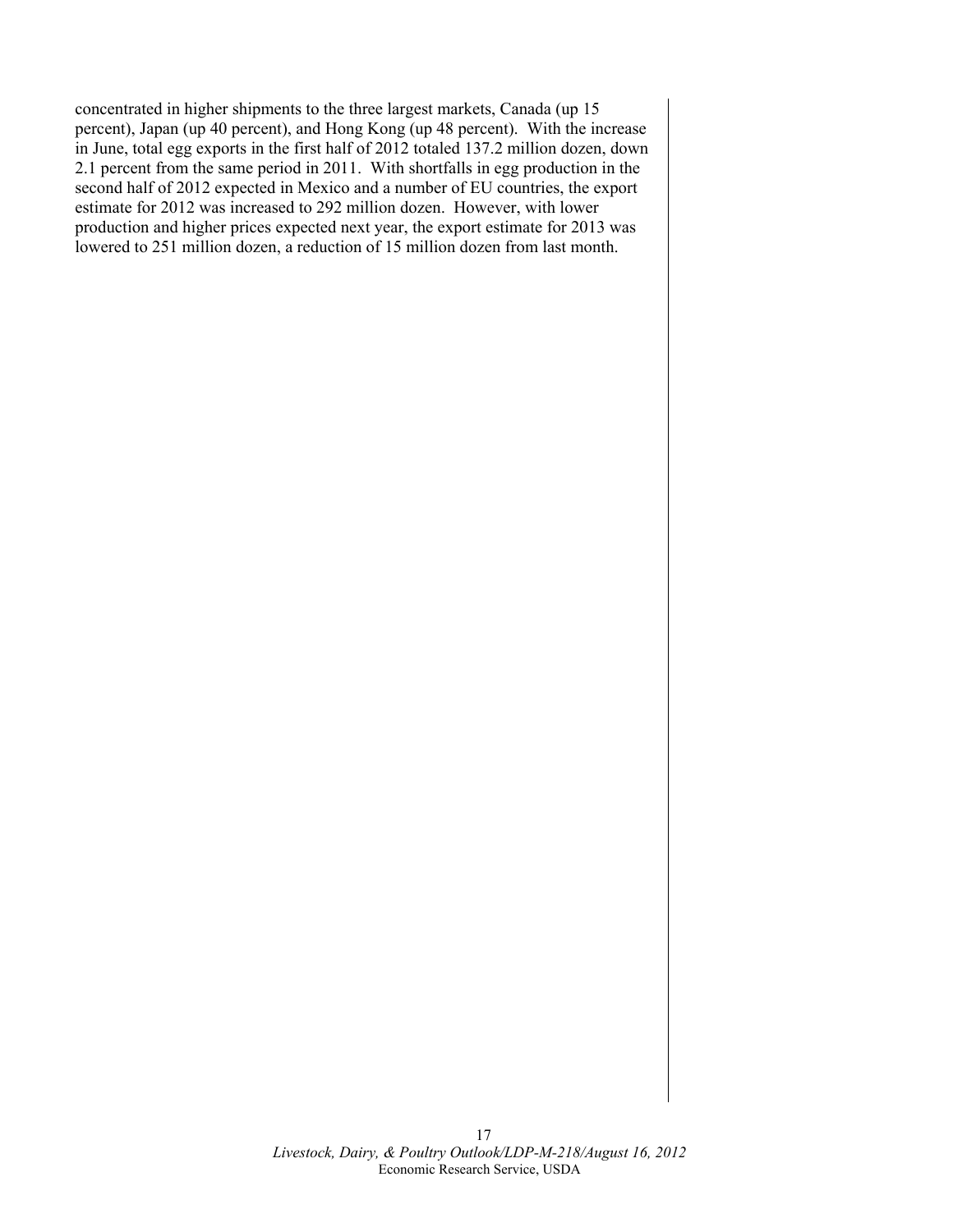# <span id="page-17-0"></span>**Dairy**

# *Drought Affected Feed Prices Will Lower Herd Size and Milk Production in 2013 Over 2012*

Exceptionally hot and dry weather throughout most of the United States, but especially for the Midwest, has reduced expected U.S. corn yields to an average 123.4 bushels per acre for 2012/13. By contrast, U.S. corn yield in 2010/11 was 152.8 bushels per acre. Corn production for the upcoming 2012/13 season is now forecast at 10,780 million bushels compared with the 12,358 million bushels from 2011/12. Corn prices on the cash market have soared and the season average price for 2012/13 is now projected at \$7.50 - \$8.90 per bushel, a substantial increase from July's forecast \$5.40 - \$6.40 per bushel. Recent rains could rescue the soybean crop; but, soybean production is forecast to be 2,692 million bushels for 2012/13. Lower yields and lower-than-expected harvested acreage account for the decline. Soybean meal production for 2012/13 is forecast at 36.0 million tons, a decline from July's forecast and a year-over-year decline as well. Soybean meal prices for the upcoming season are projected at \$460 - \$490 a ton. According to the July Agricultural Prices report, alfalfa hay prices have been steady at about \$200 per ton for the last 2 months and up 5 percent from July 2011. The forecast production shortfall in feedstuffs is expected to raise feed prices for dairy producers in both 2012 and into 2013.

According to USDA/AMS, weekly estimated dairy cow slaughter turned substantially upward in July. Higher apparent culling, combined with higher feed prices, leads to a reduced 2012 herd size estimate of 9,215 thousand head in August. While herd size is expected to be slightly higher on a year-over-year basis compared to 2011, the U.S. dairy herd is forecast to contract to 9,110 thousand head in 2013. The severe drought will impact milk production per cow both this year and next. In light of higher feed prices, USDA has lowered milk yield per cow to 21,705 pounds this year and 21,830 pounds in 2013. Consequently, the milk production forecast for 2012 was lowered from July by 1.6 billion pounds to 200.0 billion pounds this year and to 198.9 billion pounds in 2013, a year-over-year decline in production.

Projected milk equivalent imports for 2012 on a fats basis were raised in August to 3.7 billion pounds and to 5.5 billion pounds on a skim-solids basis. Strong imports of butterfat, milk proteins, and casein during April, May and June supported the higher forecast. For 2013, forecast imports were also raised to 3.6 billion pounds on a fats basis as butterfat imports are expected to remain high. Imports on a skimsolids basis were unchanged at 4.7 billion pounds as the pace of skim-solids imports is not expected to carry into 2013.

Exports on a fats basis for this year were increased to 9.8 billion pounds on a fats basis and to 33.4 billion pounds on a skim-solids basis based on a strong first half of the year performance. The export pace is likely to slow in the second half of 2012 due to higher prices. Exports in 2013 were lowered from July's projection to 8.9 billion pounds on a fats basis and to 32.5 billion pounds on a skim-solids basis as reduced supplies and higher prices are expected to impact all dairy exports. Milk equivalent stocks on both a fats and skim solids basis were tightened for both 2012 and 2013. Lower expected milk production, especially in 2013, will contribute to the tighter stocks position. Prices across the board are expected to be

> 18 *Livestock, Dairy, & Poultry Outlook/LDP-M-218/August 16, 2012*  Economic Research Service, USDA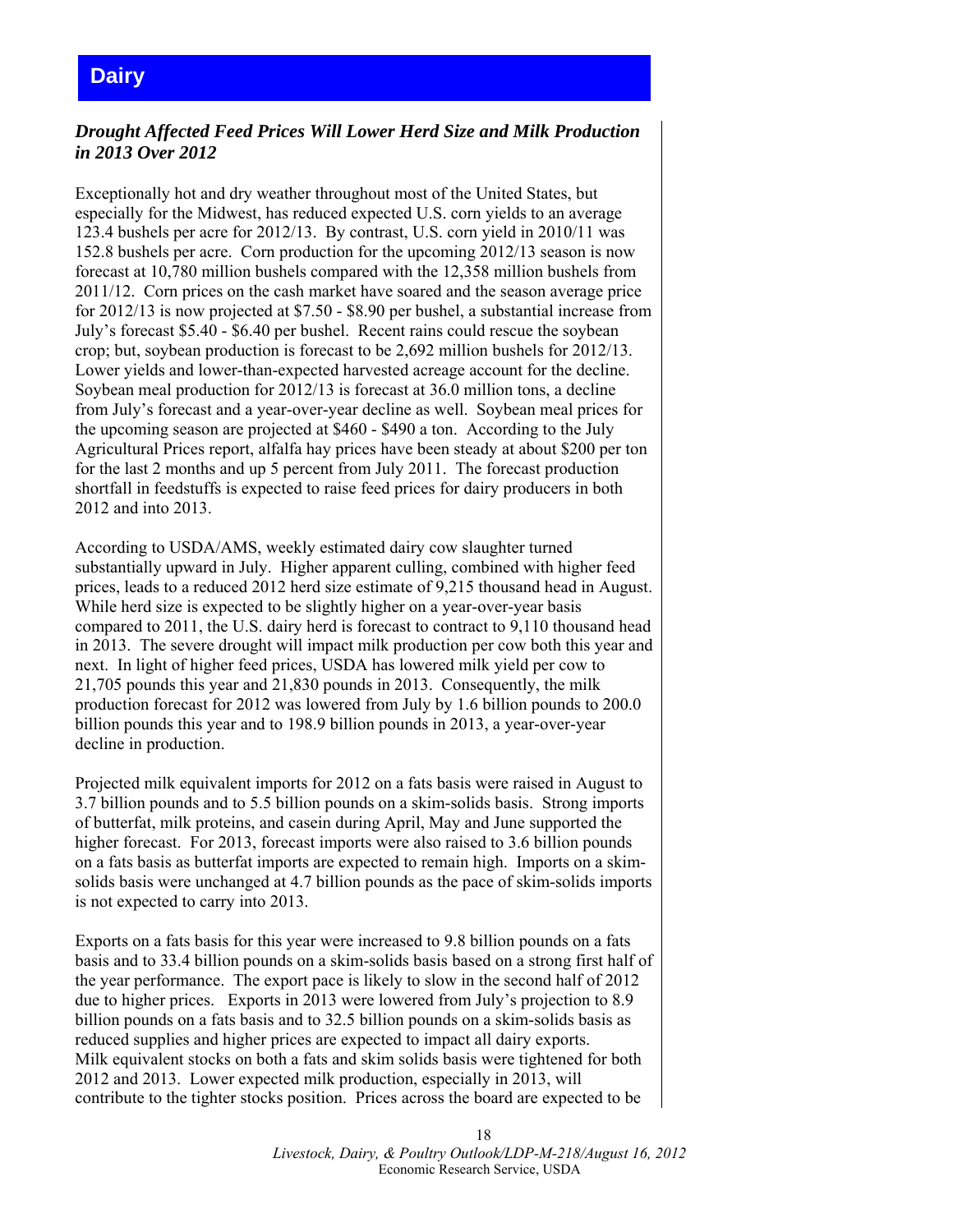higher for the rest of 2012 and in 2013 than previously forecast. Product prices will be higher in 2013 than in 2012, but will still be below 2011 prices. The cheese price is forecast at \$1.635 - \$1.655 per pound this year rising to \$1.640 - \$1.740 per pound in 2013. The forecast butter price was also raised from July to \$1.535 - \$1.575 per pound in 2012 and to \$1.515 - \$1.645 per pound in 2013. The nonfat dry milk price forecast was increased in August to \$1.250 - \$1.270 per pound for the current year and to \$1.350 - \$1.420 per pound in 2013. Whey prices were also raised to 55.0 - 57.0 cents per pound and 57.0 - 60.0 cents per pound for 2012 and 2013, respectively.

The higher forecast product prices are reflected in the class milk prices and in the all milk price. The Class III price is forecast at \$16.50 - \$16.70 per cwt this year and at \$16.70 - \$17.70 per cwt in 2013. The Class IV price was increased in August to \$15.10 - \$15.40 per cwt in 2012 and to \$15.90 - \$17.00 per cwt in 2013. The all milk price is projected at \$17.55 - 17.75 per cwt and \$17.80 - \$18.80 per cwt for 2012 and 2013, respectively.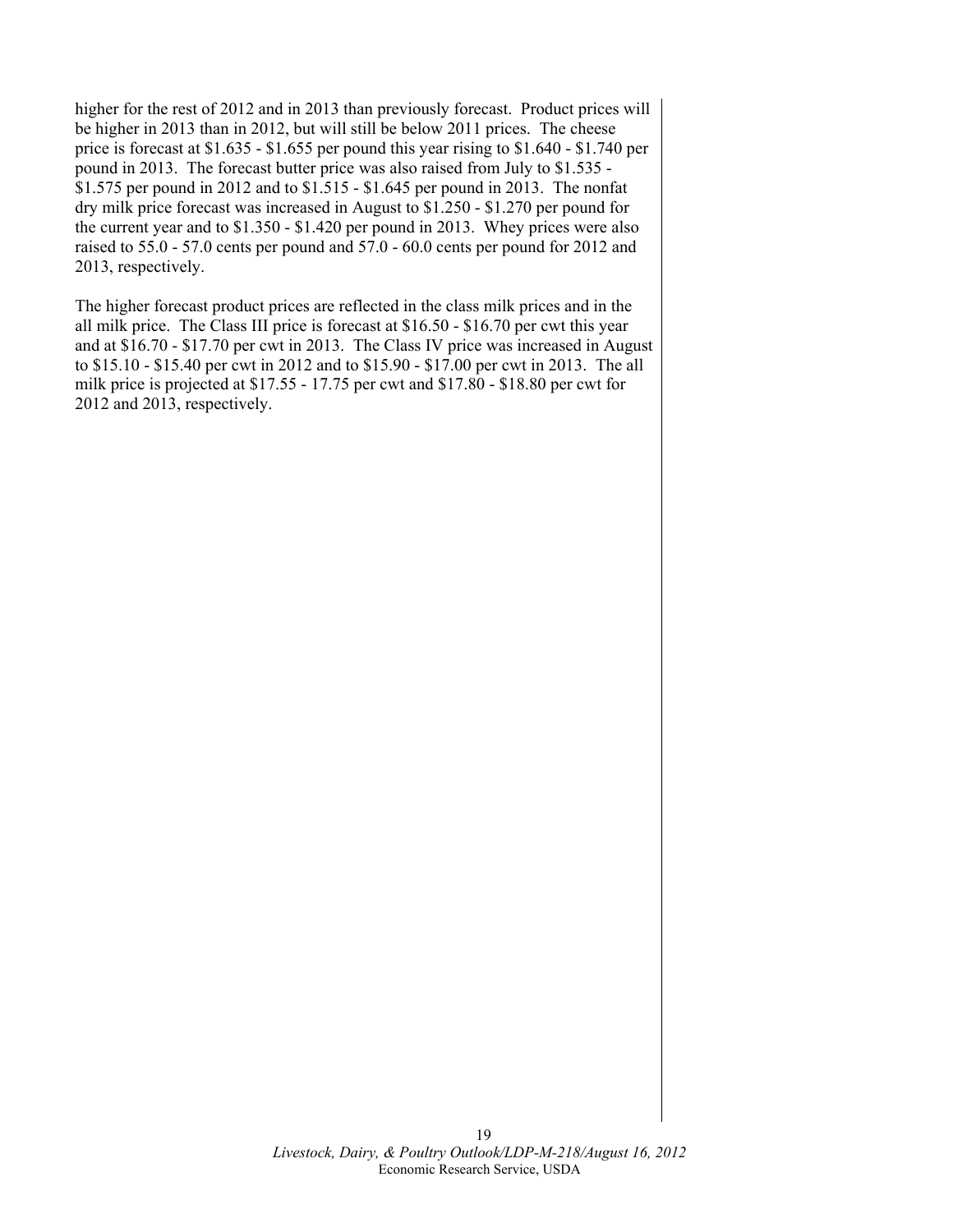# <span id="page-19-0"></span>**Contacts and Links**

# **Contact Information**

Rachel J. Johnson (coordinator, (202) 694-5187 rjohnson@ers.usda.gov cattle/beef trade, and veal) Christopher Davis (poultry trade) (202) 694-5167 [chrisdavis@ers.usda.gov](mailto:chrisdavis@ers.usda.gov) Mildred M. Haley (hogs/pork) (202) 694-5176 [mhaley@ers.usda.gov](mailto:mhaley@ers.usda.gov) David J. Harvey (poultry, eggs) (202) 694-5177 djharvey @ers.usda.gov David J. Harvey (Aquaculture) (202) 694-5177 [djharvey@ers.usda.gov](mailto: djharvey@ers.usda.gov) Roger Hoskin (dairy) (202) 694-5148 [rhoskin@ers.usda.gov](mailto:rhoskin@ers.usda.gov) Keithly Jones (sheep and goats) (202) 694-5172 kjones  $@ers. usda.gov$ Ken Mathews (cattle) (202) 694-5183 kmathews @ers.usda.gov Laverne Creek(web publishing) (202) 694-5191 [lmcreek@ers.usda.gov](mailto:lmcreek@ers.usda.gov)

**Subscription Information**  Subscribe to ERS e-mail notification service at

<http://www.ers.usda.gov/subscribe-to-ers-e-newsletters.aspx> to receive timely notification of newsletter availability. Printed copies can be purchased from the USDA Order Desk by calling 1-800-363-2068 (specify the issue number or series SUB-LDPM-4042).

### *Data Products*

Meat Price Spreads, <http://www.ers.usda.gov/data-products/meat-price-spreads.aspx>, provides monthly average price values, and the differences among those values, at the farm, wholesale, and retail stages of the production and marketing chain for selected cuts of beef, pork, and broilers. In addition, retail prices are provided for beef and pork cuts, turkey, whole chickens, eggs, and dairy products.

Livestock and Meat Trade Data, [http://www.ers.usda.gov/data-products/livestock-meat](http://www.ers.usda.gov/data-products/livestock-meat-domestic-data.aspx) [-domestic-data.aspx](http://www.ers.usda.gov/data-products/livestock-meat-domestic-data.aspx), contains monthly and annual data for the past 1-2 years for imports and exports of live cattle and hogs, beef and veal, lamb and mutton, pork, broiler meat, turkey meat, and shell eggs. The tables report physical quantities, not dollar values or unit prices. Breakdowns by major trading countries are included.

# *Related Websites*

Livestock, Dairy, and Poultry Outlook, <http://www.ers.usda.gov/publications/ldpm-livestock,-dairy,-and-poultry-outlook.aspx> Animal Production and Marketing Issues, <http://www.ers.usda.gov/topics/animal-products/animal-production-marketing-issues.aspx> Cattle, <http://www.ers.usda.gov/topics/animal-products/cattle-beef.aspx> Dairy, <http://www.ers.usda.gov/topics/animal-products/dairy.aspx> Hogs, <http://www.ers.usda.gov/topics/animal-products/hogs-pork.aspx> Poultry and Eggs, <http://www.ers.usda.gov/topics/animal-products/poultry-eggs.aspx> WASDE,

<http://usda.mannlib.cornell.edu/MannUsda/viewDocumentInfo.do?documentID=1194>

The U.S. Department of Agriculture (USDA) prohibits discrimination in all its programs and activities on the basis of race, color, national origin, age, disability, and, where applicable, sex, marital status, familial status, parental status, religion, sexual orientation, genetic information, political beliefs, reprisal, or because all or a part of an individual's income is derived from any public assistance program. (Not all prohibited bases apply to all programs.) Persons with disabilities who require alternative means for communication of program information (Braille, large print, audiotape, etc.) should contact USDA's TARGET Center at (202) 720-2600 (voice and TDD). To file a complaint of discrimination write to USDA, Director, Office of Civil Rights, 1400 Independence Avenue, S.W., Washington, D.C. 20250-9410 or call (800) 795-3272 (voice) or (202) 720-6382 (TDD). USDA is an equal opportunity provider and employer.

### **E-mail Notification**

Readers of ERS outlook reports have two ways they can receive an e-mail notice about release of reports and associated data.

• Receive timely notification (soon after the report is posted on the web) via USDA's Economics, Statistics and Market Information System (which is housed at Cornell University's Mann Library). Go to http://usda.mannlib.cornell.edu/ [MannUsda/aboutEmailService.do](http://usda.mannlib.cornell.edu/ MannUsda/aboutEmailService.do)  and follow the instructions to receive e-mail notices about ERS, Agricultural Marketing Service, National Agricultural Statistics Service, and World Agricultural Outlook Board products.

• Receive weekly notification (on Friday afternoon) via the ERS website. Go to

[http://www.ers.usda.gov/subscribe](http://www.ers.usda.gov/subscribe-to-ers-e-newsletters.aspx) -to-ers-e-newsletters.aspx and follow the instructions to receive notices about ERS outlook reports, Amber Waves magazine, and other reports and data products on specific topics. ERS also offers RSS (really simple syndication) feeds for all ERS products. Go to <http://www.ers.usda.gov/rss/>to get started.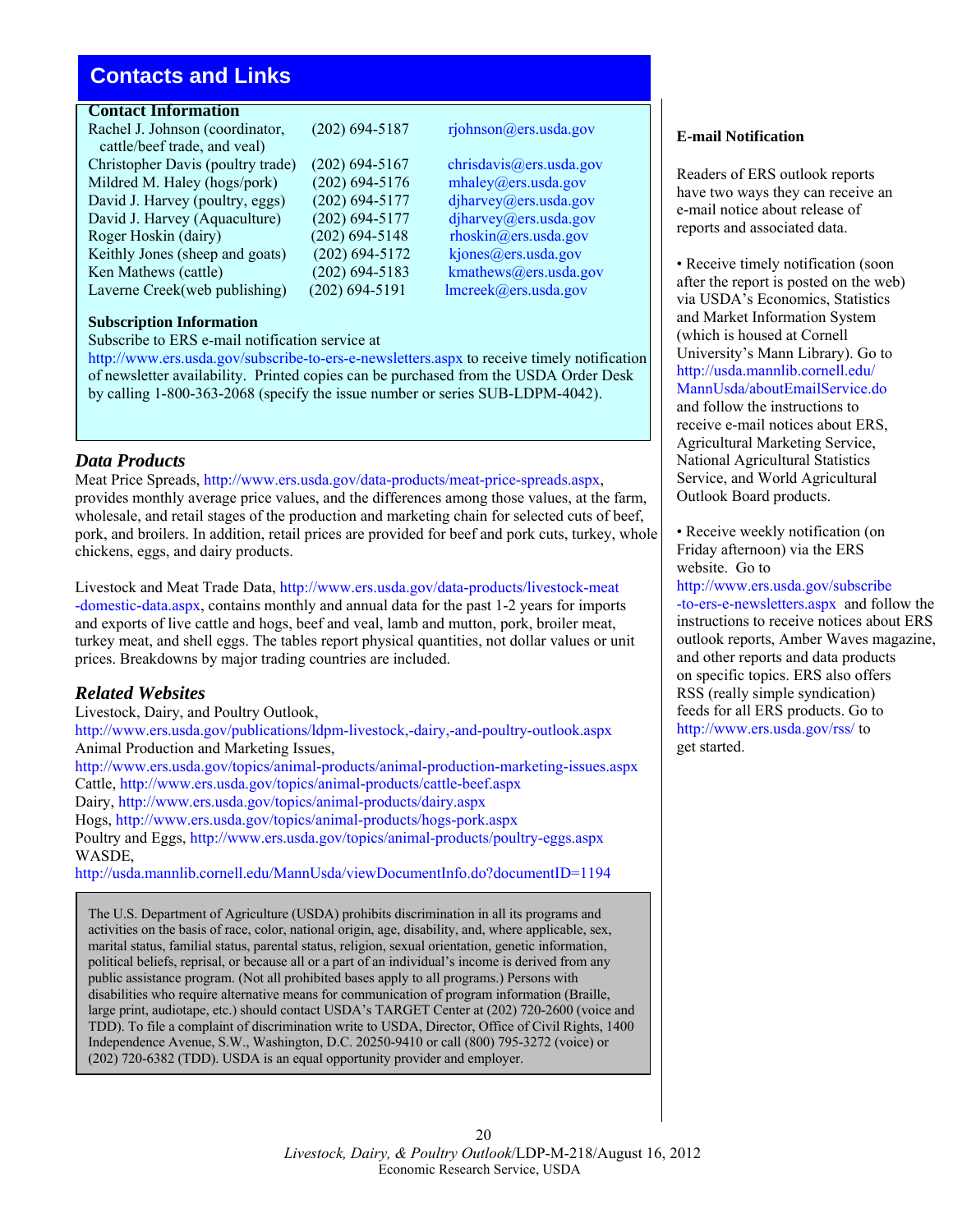<span id="page-20-0"></span>

| U.S. red meat and poultry forecasts        |        |             |        |        |        |              |              |        |        |        |        |        |         |         |         |         |              |           |
|--------------------------------------------|--------|-------------|--------|--------|--------|--------------|--------------|--------|--------|--------|--------|--------|---------|---------|---------|---------|--------------|-----------|
|                                            | 2010   |             |        |        |        | 2011         |              |        |        |        | 2012   |        |         |         |         | 2013    |              |           |
|                                            |        | $_{\rm II}$ | Ш      | IV     | Annual | $\mathbf{I}$ | $\mathbf{I}$ | Ш      | IV     | Annual |        | П      | Ш       | IV      | Annual  |         | $\mathbf{I}$ | Annual    |
| Production, million lb                     |        |             |        |        |        |              |              |        |        |        |        |        |         |         |         |         |              |           |
| B eef                                      | 6,248  | 6,546       | 6,768  | 6,741  | 26,305 | 6,410        | 6,559        | 6,736  | 6,490  | 26,195 | 6,283  | 6,475  | 6,620   | 6,205   | 25,583  | 6,010   | 6,315        | 24,575    |
| P ork                                      | 5,607  | 5,302       | 5,401  | 6,126  | 22,437 | 5,719        | 5,370        | 5,484  | 6,186  | 22,758 | 5,858  | 5,519  | 5,565   | 6,290   | 23,232  | 5,790   | 5,475        | 22,945    |
| L amb and mutton                           | 43     | 40          | 39     | 42     | 164    | 36           | 40           | 36     | 37     | 149    | 39     | 39     | 37      | 38      | 153     | 38      | 36           | 145       |
| <b>B</b> roilers                           | 8,733  | 9,198       | 9,496  | 9,484  | 36,910 | 9,290        | 9,509        | 9,542  | 8,860  | 37,201 | 9,090  | 9,377  | 9,350   | 9,150   | 36,967  | 9,000   | 9,050        | 36,500    |
| T urkeys                                   | 1,340  | 1,383       | 1,415  | 1,506  | 5,644  | 1,402        | 1,471        | 1,423  | 1,495  | 5,791  | 1,446  | 1,504  | 1,460   | 1,550   | 5,960   | 1,400   | 1,450        | 5,800     |
| T otal red meat & poultry                  | 22,122 | 22,626      | 23,291 | 24,058 | 92,097 | 23,011       | 23,113       | 23,396 | 23,225 | 92,745 | 22,868 | 23,082 | 23,200  | 23,392  | 92,542  | 22,487  | 22,480       | 90,593    |
| T able eggs, mil. doz.                     | 1.610  | 1,626       | 1,645  | 1.666  | 6,547  | 1,624        | 1,634        | 1,646  | 1.686  | 6,590  | 1,653  | 1,642  | 1,660   | 1,665   | 6,620   | 1,600   | 1,615        | 6,485     |
| Per capita disappearance, retail lb 2/     |        |             |        |        |        |              |              |        |        |        |        |        |         |         |         |         |              |           |
| B eef                                      | 14.6   | 15.1        | 15.3   | 14.6   | 59.6   | 14.1         | 14.6         | 14.7   | 14.0   | 57.3   | 14.0   | 14.7   | 14.7    | 13.8    | 57.2    | 13.8    | 14.0         | 54.8      |
| P ork                                      | 11.8   | 11.4        | 11.7   | 12.8   | 47.8   | 11.4         | 11.1         | 11.0   | 12.2   | 45.7   | 11.1   | 10.9   | 11.2    | 12.5    | 45.7    | 11.4    | 10.9         | 45.2      |
| Lamb and mutton                            | 0.2    | 0.2         | 0.2    | 0.2    | 0.9    | 0.2          | 0.2          | 0.2    | 0.2    | 0.8    | 0.2    | 0.2    | 0.2     | 0.2     | 0.8     | 0.2     | 0.2          | 0.8       |
| <b>B</b> roilers                           | 20.1   | 20.5        | 21.4   | 20.4   | 82.4   | 21.5         | 21.5         | 20.8   | 19.1   | 82.9   | 20.1   | 20.4   | 20.4    | 20.0    | 80.9    | 19.7    | 19.8         | 79.2      |
| T urkeys                                   | 3.5    | 3.6         | 4.1    | 5.2    | 16.4   | 3.5          | 3.5          | 4.0    | 5.1    | 16.1   | 3.5    | 3.6    | 3.9     | 5.3     | 16.3    | 3.6     | 3.6          | 16.0      |
| T otal red meat & poultry                  | 50.7   | 51.2        | 53.3   | 53.7   | 208.9  | 51.3         | 51.3         | 51.0   | 51.0   | 204.6  | 49.3   | 50.3   | 50.8    | 52.3    | 202.7   | 49.1    | 48.9         | 197.7     |
| E ggs, number                              | 61.5   | 61.4        | 62.2   | 62.8   | 247.9  | 61.1         | 61.3         | 62.2   | 63.1   | 247.6  | 62.1   | 60.8   | 61.8    | 61.7    | 246.4   | 59.8    | 59.9         | 240.8     |
| <b>Market prices</b>                       |        |             |        |        |        |              |              |        |        |        |        |        |         |         |         |         |              |           |
| Choice steers, 5-area Direct, \$/cwt       | 89.44  | 96.33       | 95.47  | 100.28 | 95.38  | 110.07       | 112.79       | 114.05 | 121.99 | 114.73 | 125.29 | 121.91 | 114-118 | 115-123 | 119-122 | 117-127 | 120-130      | 122-132   |
| Feeder steers, Ok City, \$/cwt             | 98.73  | 112.65      | 112.29 | 113.55 | 109.31 | 127.20       | 131.09       | 134.74 | 141.93 | 133.74 | 152.81 | 150.05 | 133-137 | 135-143 | 142-144 | 135-145 | 137-147      | 141-151   |
| Cutter Cows, National L.E., \$/cwt         | 51.79  | 58.79       | 58.90  | 54.93  | 56.10  | 68.66        | 74.88        | 66.11  | 63.54  | 68.30  | 76.57  | 83.51  | 78-82   | 76-80   | 79-81   | 77-81   | 78-84        | 78-82     |
| Choice slaughter lambs, San Angelo, \$/cwt | 103.87 | 106.17      | 115.57 | 141.62 | 116.81 | 174.66       | 157.99       | 161.13 | 148.61 | 160.60 | 145.33 | 127.08 | 108-112 | 111-119 | 123-126 | 115-125 | 110-120      | 112-122   |
| B arrows & gilts, N. base, I.e. \$/cwt     | 50.41  | 59.60       | 60.13  | 50.11  | 55.06  | 59.94        | 68.80        | 71.06  | 64.66  | 66.11  | 61.68  | 61.79  | 66-68   | 58-62   | 62-63   | 60-66   | 65-71        | $62 - 67$ |
| B roilers, 12 C ity, cents/lb              | 82.20  | 85.00       | 84.50  | 80.00  | 82.90  | 77.90        | 82.60        | 78.80  | 76.80  | 79.00  | 87.20  | 85.9   | 80-82   | 77-81   | 82-84   | 82-88   | 85-93        | 84-90     |
| Turkeys, Eastern, cents/lb                 | 75.60  | 84.40       | 97.90  | 103.70 | 90.40  | 90.20        | 99.90        | 106.40 | 111.60 | 102.00 | 100.70 | 106.9  | 107-111 | 111-117 | 106-109 | 98-106  | 101-109      | 102-111   |
| Eggs, New York, cents/doz.                 | 126.00 | 82.80       | 93.10  | 123.20 | 106.30 | 105.80       | 106.60       | 117.70 | 131.20 | 115.30 | 108.70 | 99.7   | 128-132 | 131-139 | 117-120 | 118-128 | 106-114      | 112-121   |
| U.S. trade, million lb                     |        |             |        |        |        |              |              |        |        |        |        |        |         |         |         |         |              |           |
| Beef & veal exports                        | 478    | 585         | 590    | 646    | 2,299  | 633          | 702          | 766    | 683    | 2,785  | 558    | 625    | 670     | 625     | 2,478   | 620     | 675          | 2,550     |
| Beef & veal imports                        | 573    | 690         | 598    | 436    | 2,297  | 461          | 593          | 548    | 454    | 2,057  | 582    | 669    | 640     | 565     | 2,456   | 640     | 695          | 2,620     |
| L amb and mutton imports                   | 47     | 46          | 31     | 42     | 166    | 49           | 48           | 31     | 34     | 162    | 37     | 38     | 30      | 46      | 151     | 45      | 40           | 165       |
| P ork exports                              | 1,046  | 1,081       | 951    | 1,146  | 4,224  | 1,248        | 1,200        | 1,261  | 1,481  | 5,189  | 1,444  | 1,302  | 1,275   | 1,375   | 5,396   | 1,350   | 1,300        | 5,400     |
| P ork imports                              | 199    | 204         | 237    | 219    | 859    | 201          | 195          | 194    | 213    | 803    | 207    | 191    | 200     | 210     | 808     | 215     | 205          | 840       |
| B roiler exports                           | 1,469  | 1,699       | 1,643  | 1.954  | 6,765  | 1,527        | 1,588        | 1,978  | 1,879  | 6.971  | 1,737  | 1,791  | 1,800   | 1,750   | 7,078   | 1,700   | 1,675        | 6,950     |
| T urkey exports                            | 114    | 136         | 158    | 174    | 582    | 159          | 171          | 173    | 199    | 703    | 181    | 185    | 190     | 185     | 741     | 170     | 170          | 690       |
| L ive swine imports (thousand head)        | 1.446  | 1.408       | 1,479  | 1.416  | 5.749  | 1.452        | 1.429        | 1.407  | 1.508  | 5.795  | 1.441  | 1.444  | 1.390   | 1.485   | 5.760   | 1.425   | 1.400        | 5,715     |

1/ Forecasts are in bold.

2/ Per capita meat and egg disappearance data are calculated using the Resident Population Plus Armed Forces Overseas series from the Census Bureau of the Department of Commerce.

Source: World Agricultural Supply and Demand Estimates and Supporting Materials.

For further information, contact: Richard Stillman, (202) 694-5265, stillman@ers.usda.gov

8/10/2010